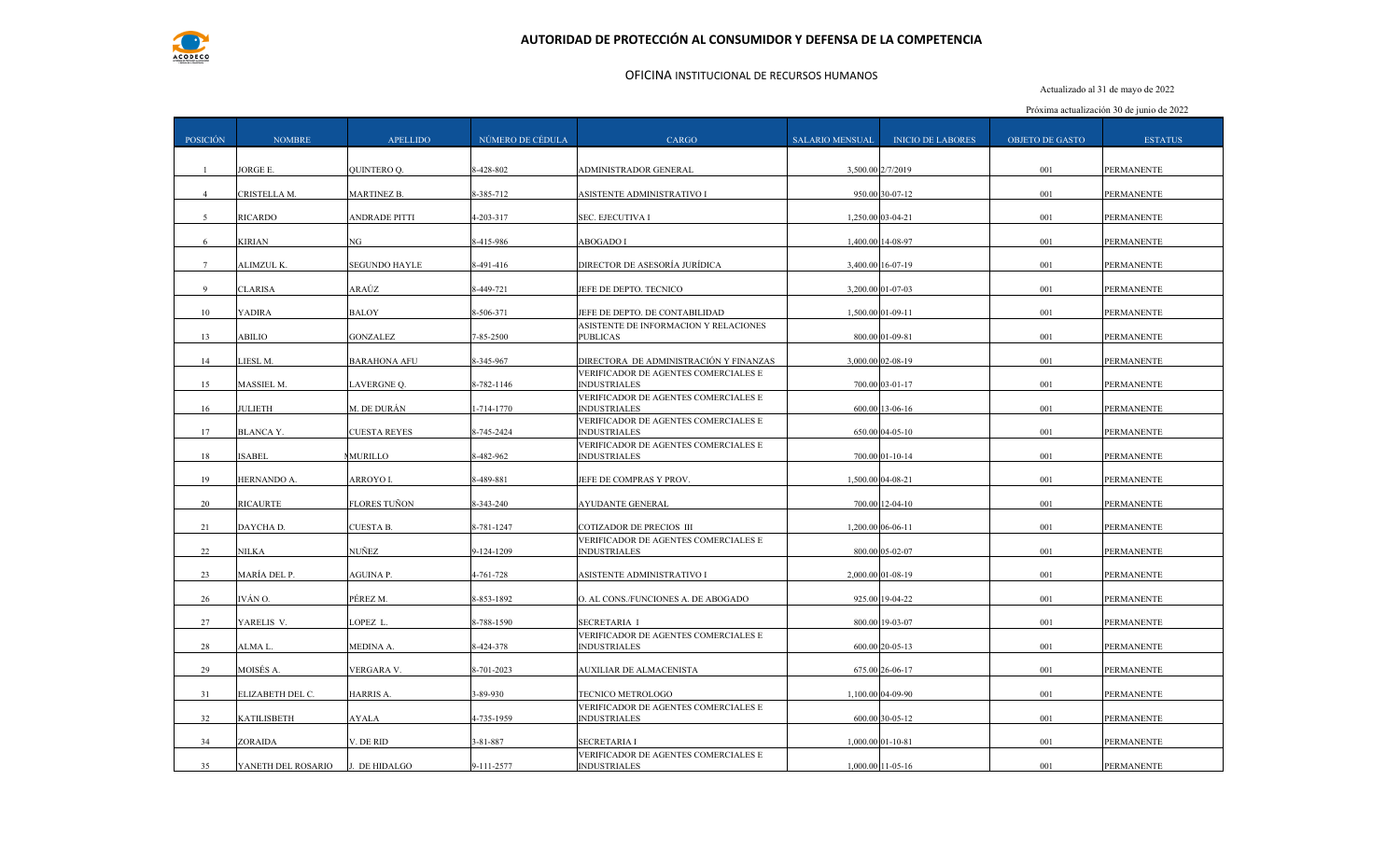

|    |                    |                           |                | OFICINA INSTITUCIONAL DE REGURSOS HUMANOS                   |                   |     |                   |
|----|--------------------|---------------------------|----------------|-------------------------------------------------------------|-------------------|-----|-------------------|
| 36 | OMAR               | CARRILLO L.               | 8-165-685      | AGENTE DE SEGURIDAD II                                      | 1,000.00 10-02-95 | 001 | PERMANENTE        |
| 37 | LOUIS IVAN ARMANDO | CONTE LÓPEZ               | 2-702-1569     | VERIFICADOR DE AGENTES COMERCIALES E<br><b>INDUSTRIALES</b> | 600.00 16-05-16   | 001 | PERMANENTE        |
|    |                    |                           |                |                                                             |                   |     |                   |
| 38 | VILMA E.           | PINEDA M.                 | 9-123-1426     | <b>SECRETARIA I</b>                                         | 815.00 09-03-00   | 001 | <b>PERMANENTE</b> |
| 39 | ORELIS             | PÉREZ                     | 9-184-735      | OFICINISTA I                                                | 600.00 06-07-00   | 001 | <b>PERMANENTE</b> |
| 40 | MAYRA G.           | VÁSQUEZ V.                | 6-705-80       | ORIENTADOR AL CONSUMIDOR                                    | 806.00 16-10-19   | 001 | <b>PERMANENTE</b> |
| 41 | ROMANY R.          | ROJAS P.                  | 8-858-1350     | OFICINISTA DE PLANILLAS                                     | 700.00 19-03-13   | 001 | PERMANENTE        |
| 42 | ELBA               | <b>MONTEZUMA</b>          | 4-239-632      | TRABAJADOR MANUAL I                                         | 600.00 06-01-95   | 001 | PERMANENTE        |
| 44 | <b>JENNIE</b>      | <b>MELENDEZ</b>           | 8-344-202      | ANALISTA DE PRECIOS Y CUOTAS                                | 1,700.00 16-02-12 | 001 | <b>PERMANENTE</b> |
| 46 | <b>ESMERALDA</b>   | M. DE RAMOS               | 8-294-453      | <b>MENSAJERO INTERNO</b>                                    | 600.00 11-04-07   | 001 | PERMANENTE        |
| 47 | MICHELA L.         | CASTILLO                  | 8-735-869      | <b>SECRETARIA I</b>                                         | 700.00 23-05-16   | 001 | <b>PERMANENTE</b> |
| 48 | RODOLFO A.         | KIRCHMAN G.               | 8-301-328      | NOTIFICADOR I                                               | 800.00 11/0411    | 001 | <b>PERMANENTE</b> |
| 49 | ROLANDO A.         | RAMOS S.                  | 8-210-881      | TÉCNICO MÉTROLOGO                                           | 850.00 16-01-82   | 001 | <b>PERMANENTE</b> |
| 50 | KATHERINE M.       | MAGALLÓN S.               | 8-831-2101     | COTIZADOR DE PRECIOS I                                      | 600.00 09-01-90   | 001 | PERMANENTE        |
| 51 | SUSANA             | PINEDA                    | $1 - 30 - 136$ | OFICINISTA I                                                | 600.00 10-02-95   | 001 | PERMANENTE        |
| 53 | <b>HERDULFO</b>    | <b>CASTROVERDE</b>        | 2-85-832       | VERIFICADOR DE AGENTES COMERCIALES E<br><b>INDUSTRIALES</b> | 600.00 16-04-80   | 001 | PERMANENTE        |
| 58 | YASHIRA Y.         | ORTEGA A.                 | 3-102-910      | <b>ADMINISTRADOR REGIONAL</b>                               | 1,200.00 16-10-19 | 001 | <b>PERMANENTE</b> |
| 59 | RICARDO A.         | GARCÍA T.                 | 8-844-1696     | VERIFICADOR DE AGENTES COMERCIALES E<br><b>INDUSTRIALES</b> | 675.00 19-01-15   | 001 | <b>PERMANENTE</b> |
| 61 | IXORA              | MARTÍNEZ                  | 8-700-1107     | DISEÑO GRAFICO                                              | 775.00 18-07-97   | 001 | PERMANENTE        |
| 63 | YULISSA I.         | GONZÁLEZ R.               | 8-840-2008     | <b>SECRETARIA I</b>                                         | 650.00 04-01-16   | 001 | <b>PERMANENTE</b> |
| 64 | <b>AUSENCIA</b>    | MORÁN B.                  | 8-200-1153     | VERIFICADOR DE AGENTES COMERCIALES E<br><b>INDUSTRIALES</b> | 650.00 23-11-93   | 001 | PERMANENTE        |
| 65 | MARCO A.           | <b>CARRIZO CASTILLERO</b> | 8-314-159      | DIRECTOR NAL. DE LIBRE COMPETENCIA                          | 3,000.00 16-07-19 | 001 | <b>PERMANENTE</b> |
| 66 | JORGE E.           | MONTENEGRO V.             | 4-208-356      | VERIFICADOR DE AGENTES COMERCIALES E<br><b>INDUSTRIALES</b> | 600.00 25-04-11   | 001 | <b>PERMANENTE</b> |
| 67 | <b>MILIXA</b>      | <b>BATISTA V.</b>         | 8-724-1923     | ASISTENTE DE ESTADISTICA                                    | 775.00 08-05-08   | 001 | <b>PERMANENTE</b> |
| 70 | <b>JANET</b>       | PEÑA                      | 4-209-360      | <b>SECRETARIA I</b>                                         | 700.00 08-05-95   | 001 | PERMANENTE        |
| 71 | JILMAR A.          | FLETES Q.                 | 8-939-831      | CAMAROGRÁFO                                                 | 1,000.00 16-10-19 | 001 | <b>PERMANENTE</b> |
|    |                    |                           |                |                                                             |                   |     |                   |
| 72 | KEVIN A.           | <b>BATISTAL.</b>          | 8-956-546      | OPERADOR DE MAQUINA REPRODUCTORA                            | 800.00 02-03-20   | 001 | <b>PERMANENTE</b> |
| 76 | AILEMYS            | DÍAZ                      | 8-941-1618     | <b>SECRETARIA I</b>                                         | 600.00 12-06-17   | 001 | <b>PERMANENTE</b> |
| 77 | <b>CARMEN</b>      | <b>NORIEGA</b>            | 7-102-904      | ORIENTADOR AL CONSUMIDOR                                    | 650.00 10-05-95   | 001 | PERMANENTE        |
| 78 | <b>MIRLA</b>       | <b>G. DE MORALES</b>      | 7-92-1921      | VERIFICADOR DE AGENTES COMERCIALES E<br><b>INDUSTRIALES</b> | 770.00 25-06-85   | 001 | <b>PERMANENTE</b> |
|    |                    |                           |                |                                                             |                   |     |                   |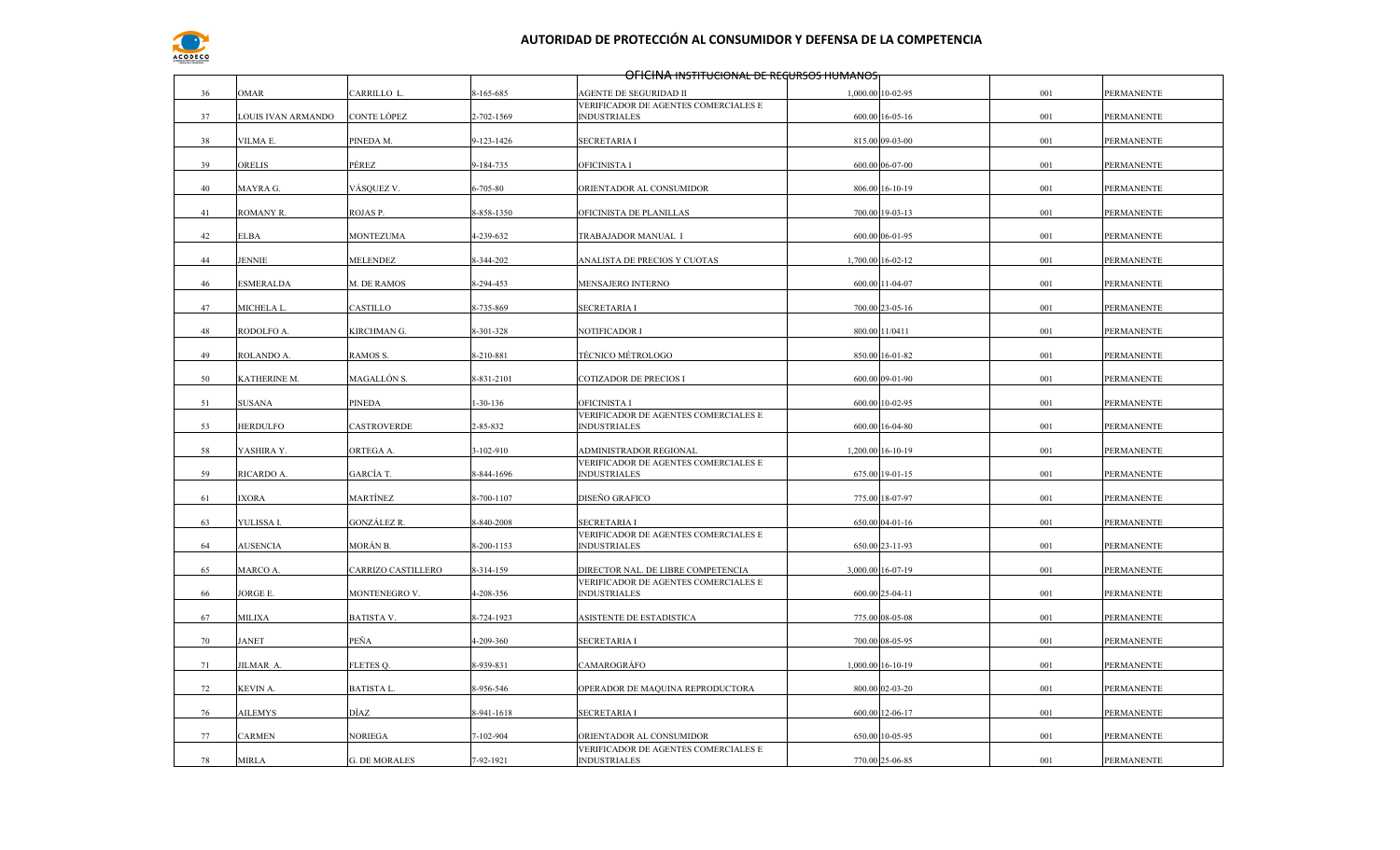

|     |                    |                        |            | <del>OHCINA INSTITUCIONAL DE REGURSOS HUMANOS</del>         |                   |     |                   |
|-----|--------------------|------------------------|------------|-------------------------------------------------------------|-------------------|-----|-------------------|
| 79  | NORMA J.           | I. DE DÍAZ             | 7-112-179  | SECRETARIA II                                               | 725.00 03-03-95   | 001 | PERMANENTE        |
| 80  | SONIA I.           | <b>GARCÍA DE DAVIS</b> | 10-701-20  | TRABAJADOR MANUAL I                                         | 600.00 01-05-12   | 001 | <b>PERMANENTE</b> |
| 82  | YOLANIS M.         | VEGA D.                | 7-705-2486 | VERIFICADOR DE AGENTES COMERCIALES E<br><b>INDUSTRIALES</b> | 650.00 21-05-13   | 001 | PERMANENTE        |
|     |                    |                        |            | VERIFICADOR DE AGENTES COMERCIALES E                        |                   |     |                   |
| 83  | <b>JUAN MANUEL</b> | RODRÍGUEZ              | 9-122-1018 | <b>INDUSTRIALES</b>                                         | 650.00 23-03-15   | 001 | PERMANENTE        |
| 84  | MITZILA            | M. DE AROSEMENA        | 8-390-690  | ORIENTADOR AL CONSUMIDOR                                    | 600.00 26-03-08   | 001 | PERMANENTE        |
| 87  | ELTÓN              | ORTEGA                 | 2-701-1365 | VERIFICADOR DE AGENTES COMERCIALES E<br><b>INDUSTRIALES</b> | 600.00 07-09-07   | 001 | PERMANENTE        |
| 89  | JORGE K.           | SANDOYA                | 8-256-796  | CONDUCTOR DE VEHICULO I                                     | 600.00 01-09-81   | 001 | PERMANENTE        |
| 92  | ZUJEYLIS L         | CASTILLO C.            | 8-942-627  | VERIFICADOR DE AGENTES COMERCIALES E<br><b>INDUSTRIALES</b> | 600.00 22-05-17   | 001 | PERMANENTE        |
| 93  | LUIS A.            | FERRÁN                 | 9-712-2136 | ORIENTADOR AL CONSUMIDOR                                    | 950.00 01-09-20   | 001 | PERMANENTE        |
| 94  | CARLOS M.          | STRUCH M.              | 8-480-715  | ANALISTA DE PRESUPUESTO I                                   | 1,200.00 01-12-15 | 001 | PERMANENTE        |
| 95  | LINA M.            | ARJONA ORTÍZ           | 3-400-268  | ORIENTADOR AL CONSUMIDOR                                    | 600.00 02-10-17   | 001 | PERMANENTE        |
| 97  | <b>ALFONSO</b>     | CHEN                   | 3-311-603  | ORIENTADOR AL CONSUMIDOR                                    | 860.00 03-07-06   | 001 | PERMANENTE        |
| 98  | ELÍAS              | ELÍAS C.               | $N-18-562$ | DIRECTOR NACIONAL DE PROTECCIÓN AL<br>CONSUMIDOR            | 3,000.00 12-05-06 | 001 | PERMANENTE        |
| 99  | KATHERINA Y.       | CHIARI M.              | 8-778-1255 | OFICINISTA I                                                | 800.00 20-08-09   | 001 | PERMANENTE        |
|     |                    |                        |            | VERIFICADOR DE AGENTES COMERCIALES E                        |                   |     |                   |
| 100 | AURA               | <b>TORRES</b>          | 2-733-947  | <b>INDUSTRIALES</b><br>VERIFICADOR DE AGENTES COMERCIALES E | 600.00 31-03-10   | 001 | PERMANENTE        |
| 101 | LEONEL             | <b>OUIROZ</b>          | 9-206-723  | <b>INDUSTRIALES</b>                                         | 600.00 03-01-05   | 001 | PERMANENTE        |
| 103 | <b>MARELISSA</b>   | <b>BERNAL</b>          | 6-76-518   | SECRETARIA EJECUTIVA I                                      | 800.00 01-10-09   | 001 | PERMANENTE        |
| 104 | MÁXIMO E.          | ALMANZA P.             | 2-79-964   | ANALISTA DE PRECIOS Y CUOTAS                                | 1,000.00 19-01-76 | 001 | PERMANENTE        |
| 105 | <b>DAISBELYS</b>   | RODRÍGUEZ              | 8-829-933  | VERIFICADOR DE AGENTES COMERCIALES E<br><b>INDUSTRIALES</b> | 600.00 26-09-13   | 001 | PERMANENTE        |
| 107 | ALYOSHA L.         | CHANG V.               | 8-772-1642 | ORIENTADOR AL CONSUMIDOR                                    | 700.00 01-07-10   | 001 | PERMANENTE        |
|     |                    |                        |            | VERIFICADOR DE AGENTES COMERCIALES E                        |                   |     |                   |
| 108 | JAHEAD I.          | <b>RODRIGUEZ</b>       | 8-796-2487 | <b>INDUSTRIALES</b><br>VERIFICADOR DE AGENTES COMERCIALES E | 600.00 12-03-09   | 001 | PERMANENTE        |
| 109 | FÉLIX A.           | <b>GUILBAUD</b>        | 2-716-1382 | <b>INDUSTRIALES</b>                                         | 600.00 16-09-05   | 001 | PERMANENTE        |
| 111 | MILAGROS E.        | <b>CISNEROS F.</b>     | 8-891-1428 | <b>ABOGADO I</b>                                            | 1,300.00 28-09-15 | 001 | PERMANENTE        |
| 112 | MERLE J.           | RODRÍGUEZ              | 4-721-2306 | VERIFICADOR DE AGENTES COMERCIALES E<br><b>INDUSTRIALES</b> | 600.00 03-09-20   | 001 | PERMANENTE        |
| 113 | MEYBIS DEL C.      | TORIBIO E.             | 8-843-654  | VERIFICADOR DE AGENTES COMERCIALES E<br><b>INDUSTRIALES</b> | 600.00 16-11-10   | 001 | PERMANENTE        |
| 115 | <b>BERTA A.</b>    | VÁSQUEZ H.             | 3-87-1876  | <b>NOTIFICADOR</b>                                          | 800.00 03-04-21   | 001 | PERMANENTE        |
| 116 | VENICIA I.         | C. DE MARTÍNEZ         | 2-105-506  | VERIFICADOR DE AGENTES COMERCIALES E<br><b>INDUSTRIALES</b> | 600.00 17-04-17   | 001 | PERMANENTE        |
| 117 | <b>MARITZA</b>     | C. DE HENRÍQUEZ        | 4-139-2362 | <b>SECRETARIA I</b>                                         | 900.00 01-05-79   | 001 | PERMANENTE        |
|     |                    |                        |            |                                                             |                   |     |                   |
| 121 | <b>GUADALUPE</b>   | MURILLO                | 8-804-738  | JEFE DE DEPTO. TECNICO                                      | 1,500.00 16-04-80 | 001 | PERMANENTE        |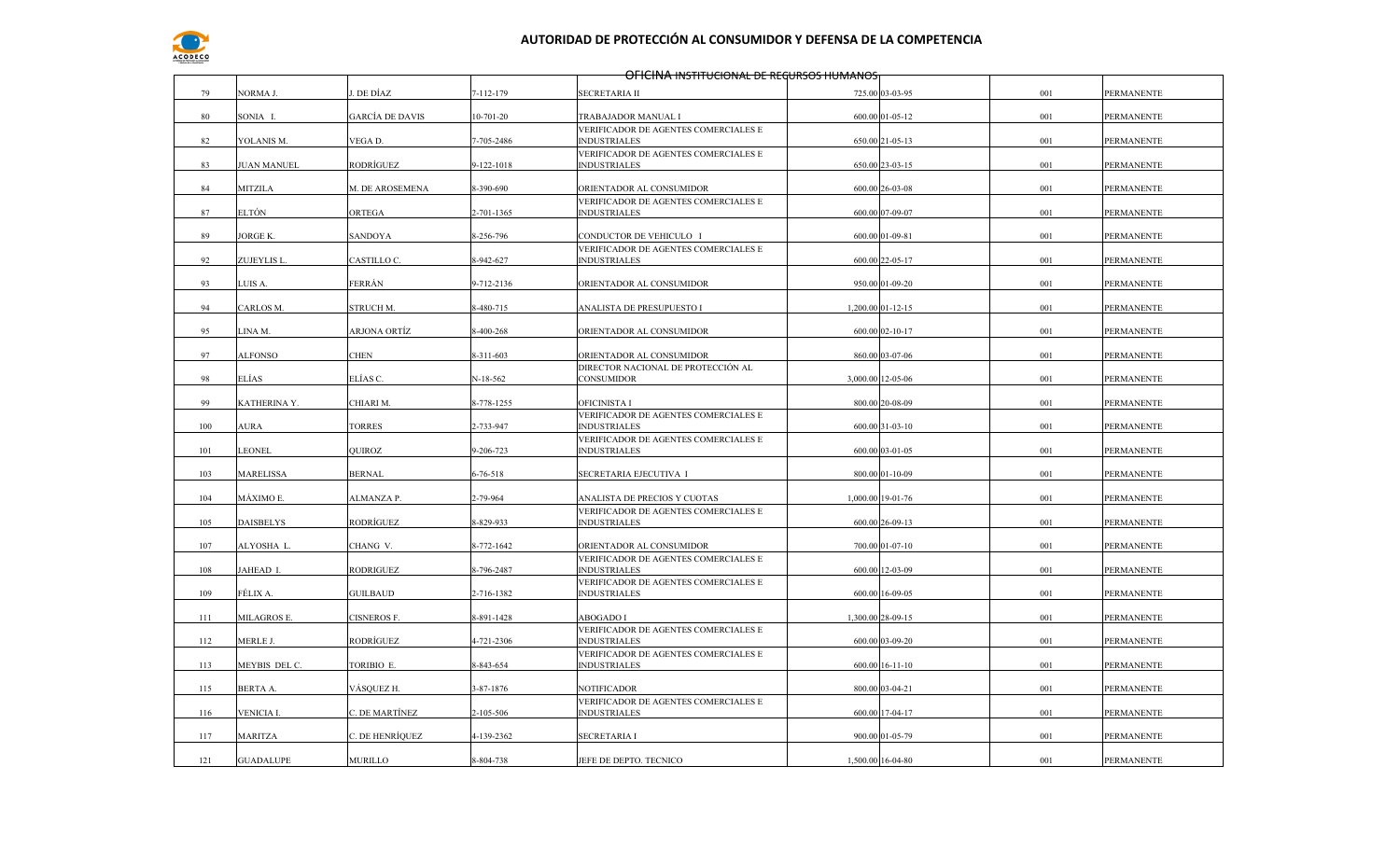

|     |                    |                      |            | OFICINA INSTITUCIONAL DE REGURSOS HUMANOS            |          |                   |     |                   |
|-----|--------------------|----------------------|------------|------------------------------------------------------|----------|-------------------|-----|-------------------|
| 122 | EMILY L.           | GONZÁLEZ C.          | 8-898-1091 | TECNICO METROLOGO                                    |          | 750.00 16-06-16   | 001 | PERMANENTE        |
| 125 | YANETH             | CABALLERO            | 4-763-1376 | ANALISTA DE PRECIOS Y CUOTAS                         |          | 800.00 08-12-13   | 001 | PERMANENTE        |
|     |                    |                      |            |                                                      |          |                   |     |                   |
| 127 | JESSICA J.         | DE GRACIA Q.         | 8-817-1489 | ABOGADO I                                            |          | 1,000.00 21-12-15 | 001 | PERMANENTE        |
| 129 | <b>SAMUEL</b>      | <b>GONZÁLEZ S.</b>   | 2-105-1492 | ASISTENTE DE ABOGADO I                               |          | 800.00 26-04-21   | 001 | PERMANENTE        |
| 130 | EREDINA            | G. DE CASTRO         | 4-125-2232 | JEFA ENCARGADA/ORIENTADOR AL<br>CONSUMIDOR           |          | 1,200.00 01-05-82 | 001 | PERMANENTE        |
| 131 | MIRNA              | <b>VEGA</b>          | 4-147-113  | SECRETARIA I                                         |          | 800.00 02-04-90   | 001 | PERMANENTE        |
| 132 | SEVERINA A.        | MONTILLA L.          | 8-814-837  | ORIENTADOR AL CONSUMIDOR                             |          | 650.00 01-02-18   | 001 | PERMANENTE        |
|     | SIMÓN              | GÁLVEZ               | 4-122-980  |                                                      |          | 1,000.00 02-08-95 |     |                   |
| 135 |                    |                      |            | ANALISTA DE PERSONAL III (SUPERVISOR)                |          |                   | 001 | <b>PERMANENTE</b> |
| 137 | LARISSA M.         | RAMÍREZ C.           | 8-467-476  | ANALISTA DE PRECIOS Y CUOTAS                         |          | 1,050.00 16-05-16 | 001 | PERMANENTE        |
| 138 | MARIA E.           | <b>B. DE SHAILER</b> | 7-122-362  | ORIENTADOR AL CONSUMIDOR                             |          | 1,000.00 18-06-07 | 001 | PERMANENTE        |
| 140 | MARITZA DEL C.     | <b>HERRERA</b>       | 8-705-777  | ABOGADO I                                            |          | 1,500.00 11-01-10 | 001 | PERMANENTE        |
| 141 | <b>SIRELDA</b>     | GONZÁLEZ             | 8-506-53   | <b>SECRETARIA I</b>                                  |          | 600.00 16-10-83   | 001 | PERMANENTE        |
| 142 | EDILMA I.          | LÓPEZ AMADOR         | 3-84-2585  | JEFE DE DEPTO. DE METROLOGÍA                         | 2,000.00 | 21-06-93          | 001 | PERMANENTE        |
| 143 | GABRIELA M.        | GUTIÉRREZ R.         | 8-895-2493 | SECRETARIA I                                         |          | 600.00 16-05-16   | 001 | PERMANENTE        |
|     |                    |                      |            |                                                      |          |                   |     |                   |
| 144 | LEISY I.           | CHAMBONNET M.        | 8-782-665  | OFICINISTA I<br>VERIFICADOR DE AGENTES COMERCIALES E |          | 700.00 16-10-19   | 001 | PERMANENTE        |
| 145 | <b>CARMEN</b>      | DE GRACIA            | 4-258-340  | <b>INDUSTRIALES</b>                                  |          | 600.00 01-07-05   | 001 | PERMANENTE        |
| 147 | JONATHAN A.        | VENCE L.             | 8-810-2212 | CONCILIADOR I                                        |          | 700.00 03-09-20   | 001 | PERMANENTE        |
|     |                    |                      |            | VERIFICADOR DE AGENTES COMERCIALES E                 |          |                   |     |                   |
| 148 | LESLIE             | D. DE GAMBOA         | 8-711-2300 | <b>INDUSTRIALES</b>                                  |          | 600.00 06-02-17   | 001 | PERMANENTE        |
| 149 | MISAEL             | CISNEROS O.          | 8-387-14   | AUXILIAR DE CONTABILIDAD                             |          | 600.00 03-01-12   | 001 | PERMANENTE        |
| 151 | OVIDIO             | <b>SANTOS</b>        | 1-700-1194 | ADM. REG. / ASIST. ADM. I                            |          | 750.00 18-09-06   | 001 | PERMANENTE        |
| 152 | <b>AURA ESTHER</b> | AROSEMENA TENAS      | 8-239-584  | JUEZ EJECUTOR                                        |          | 2,000.00 01-08-19 | 001 | PERMANENTE        |
| 153 | <b>MARIA IRENE</b> | VÁSQUEZ P.           | 8-371-344  | ADMINISTRADORA REGIONAL                              |          | 1,450.00 14-05-07 | 001 | PERMANENTE        |
| 154 | THEANY             | LOAIZA               | 8-313-425  |                                                      |          | 2,250.00 08-11-06 | 001 | <b>PERMANENTE</b> |
|     |                    |                      |            | JEFE DE DEPTO. TECNICO                               |          |                   |     |                   |
| 155 | CARLOTA L          | HERRERA C.           | 8-758-1332 | ASISTENTE ADM. I                                     |          | 1,400.00 25-02-22 | 001 | PERMANENTE        |
| 159 | GÁSPAR             | VÁSQUEZ              | 2-106-1699 | ECONOMISTA II                                        |          | 2,300.00 09-01-97 | 001 | <b>PERMANENTE</b> |
| 160 | <b>BRAULIO</b>     | <b>TORRES ARAÚZ</b>  | 8-790-216  | ANALISTA DE PRECIOS Y MERCADOS                       |          | 1,500.00 22-10-19 | 001 | PERMANENTE        |
| 161 | ORIS DEL C.        | PORRAS Q.            | 8-368-533  | OFICINISTA I                                         |          | 1,000.00 16-10-19 | 001 | PERMANENTE        |
| 163 | LUIS E.            | GORDÓN               | 8-865-189  | OFICINISTA I                                         |          | 875.00 23-03-21   | 001 | PERMANENTE        |
| 165 | <b>BIENVENIDA</b>  | C. DE VICTORIA       | 8-259-452  | OFICINISTA I                                         |          | 700.00 10-04-07   | 001 | PERMANENTE        |
|     |                    |                      |            |                                                      |          |                   |     |                   |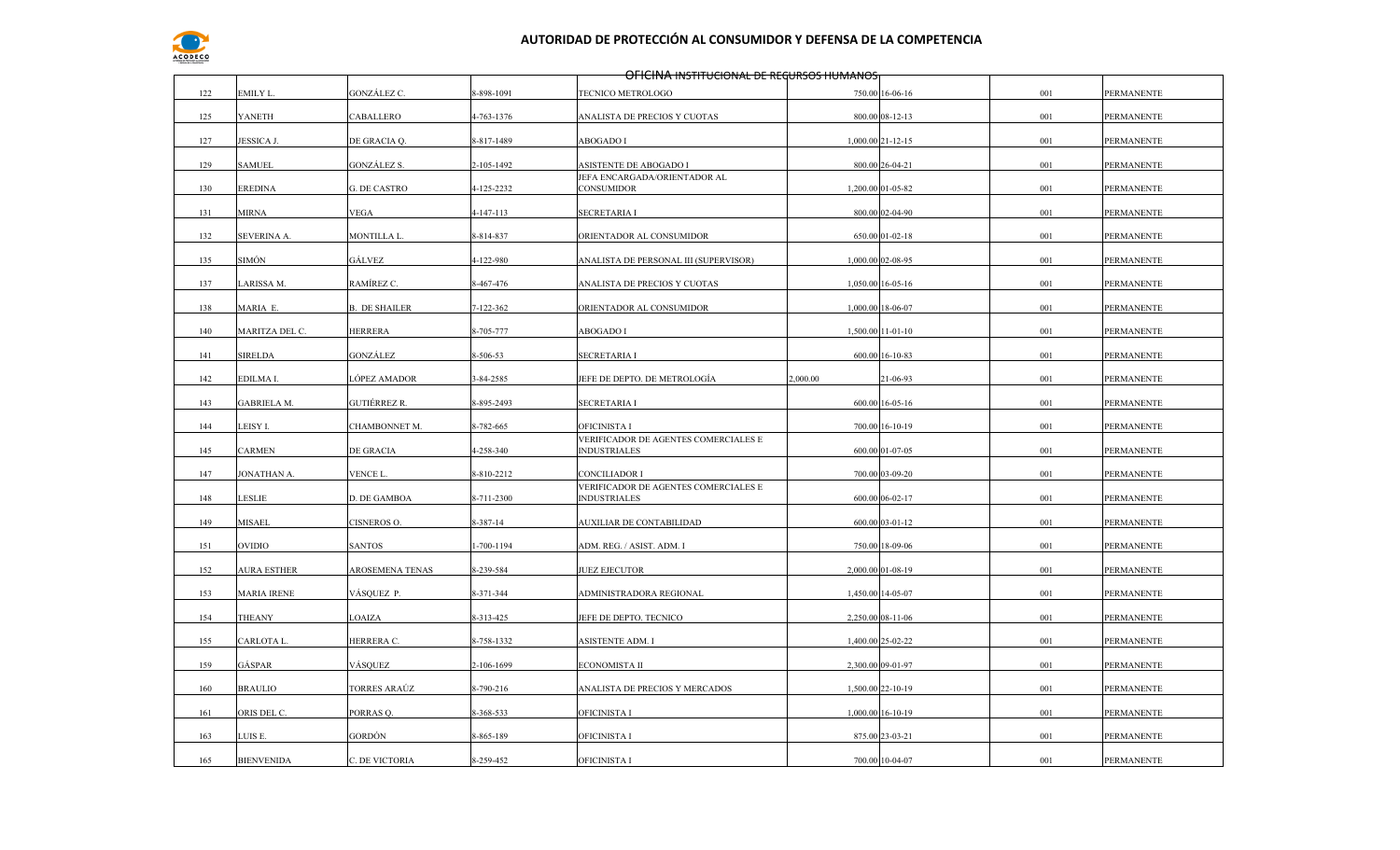

|     |                  |                      |                | OHCINA INSTITUCIONAL DE REGURSOS HUMANOS                    |                   |     |                   |
|-----|------------------|----------------------|----------------|-------------------------------------------------------------|-------------------|-----|-------------------|
| 167 | REGINALDO V.     | BAILEY G.            | 8-801-1951     | COTIZADOR DE PRECIOS                                        | 700.00 12-09-11   | 001 | PERMANENTE        |
| 168 | GILBERTO         | JAÉN                 | 8-252-209      | ANAL. DE TEC. DE NORMAS Y METROLOGÍA                        | 3,200.00 18-08-97 | 001 | <b>PERMANENTE</b> |
| 170 | ALEXIE D.        | LAWRENCE L.          | 8-493-413      | NOTIFICADOR I                                               | 600.00 01-07-99   | 001 | PERMANENTE        |
| 196 | ORIS             | PITTI                | 8-382-871      | SECRETARIA I                                                | 600.00 02-02-15   | 001 | <b>PERMANENTE</b> |
| 202 | FRANCISCO A.     | AZCARRAGA CALDERÓN   | 8-434-276      | <b>ASESOR I</b>                                             | 3,000.00 02-07-19 | 001 | PERMANENTE        |
| 203 | JOSÉ             | VELÁSQUEZ            | 8-432-766      | VERIFICADOR DE AGENTES COMERCIALES E<br><b>INDUSTRIALES</b> | 600.00 18-03-97   | 001 | PERMANENTE        |
| 204 | GLENIS Y.        | TAYLOR M.            | 8-815-367      | ASISTENTE ADMINISTRATIVO I                                  | 1,200.00 01-02-11 | 001 | PERMANENTE        |
| 205 | JORGE A.         | RODRÍGUEZ            | 8-222-160      | TECNICO METROLOGO                                           | 1,700.00 02-09-99 | 001 | PERMANENTE        |
| 207 | JUAN A.          | MAGALLÓN E.          | 8-301-92       | JEFE DE DEPTO. DE INV. DEL CONS.                            | 3,000.00 01-08-19 | 001 | PERMANENTE        |
| 208 | JOANCY Y.        | CHÁVEZ R.            | 4-714-2122     | JEFE DE DEPTO. TÉCNICO                                      | 3,000.00 08-11-06 | 001 | <b>PERMANENTE</b> |
| 209 | DAVID            | VÁSQUEZ              | 8-721-2090     | JEFE DE DEPTO. TECNICO                                      | 1,500.00 30-07-12 | 001 | PERMANENTE        |
| 210 | MILDRED          | MEDINA A.            | 8-796-1031     | ABOGADO II                                                  | 2,000.00 19-03-15 | 001 | PERMANENTE        |
| 211 | JOVANY H.        | MORALES              | 4-222-816      | ECONOMISTA II                                               | 3,000.00 02-11-09 | 001 | PERMANENTE        |
| 212 | JENNY DEL C.     | ARAÚZ GUERRA         | 4-137-2012     | ANAL. DE PRESUPUESTO I                                      | 800.00 01-02-16   | 001 | PERMANENTE        |
|     |                  |                      |                |                                                             |                   |     |                   |
| 214 | RIGOBERTO        | DE LA ROSA           | $9 - 97 - 8$   | JEFE DE SECCIÓN DE SERVICIOS TECNICO                        | 1,200.00 16-05-82 | 001 | PERMANENTE        |
| 215 | JAIME            | <b>GUZMÁN SANJUR</b> | 8-810-2084     | JEFE DE DEPARTAMENTO TECNICO                                | 1,200.00 28-09-15 | 001 | <b>PERMANENTE</b> |
| 216 | <b>JUAN</b>      | <b>SUCRE</b>         | 8-223-2102     | CONDUCTOR DE VEHICULO IV                                    | 900.00 28-06-99   | 001 | PERMANENTE        |
| 217 | JACINTA E.       | ARAÚZ CORONADO       | 8-410-131      | SECRETARIA EJEC. I                                          | 2,000.00 03-10-16 | 001 | <b>PERMANENTE</b> |
| 218 | ALBERTO          | <b>HERRERA</b>       | $6 - 38 - 81$  | ASIST. DE CONTABILIDAD I                                    | 650.00 19-06-73   | 001 | PERMANENTE        |
| 220 | THANIA           | CAMARGO              | 2-735-35       | ORIENTADOR AL CONSUMIDOR                                    | 1,200.00 23-03-15 | 001 | <b>PERMANENTE</b> |
| 221 | ANULKA           | LÓPEZ                | 8-322-269      | ORIENTADOR AL CONSUMIDOR                                    | 600.00 01-10-07   | 001 | PERMANENTE        |
| 222 | DAYRA            | CASTRO               | 8-222-888      | ANALISTA DE SISTEMAS Y METODO                               | 1,000.00 16-10-83 | 001 | PERMANENTE        |
| 224 | EVY L.           | VARGAS D.            | 7-705-217      | ABOGADO II                                                  | 2,000.00 21-10-19 | 001 | PERMANENTE        |
| 226 | EDWIN            | RODRÍGUEZ            | 2-102-1556     | ESTADISTICO I                                               | 2,000.00 25-05-98 | 001 | PERMANENTE        |
| 227 | <b>DIOSA</b>     | <b>BARAHONA</b>      | 8-266-754      | JEFE DE DEPTO. TECNICO ADM.                                 | 2,200.00 01-09-97 | 001 | PERMANENTE        |
| 228 | CRISTIAN         | <b>ROJAS</b>         | $9 - 123 - 70$ | <b>ECONOMISTA II</b>                                        | 1,300.00 17-08-09 | 001 | <b>PERMANENTE</b> |
| 230 | YAJAIRA          | PINZÓN M             | 8-730-776      | ORIENTADOR AL CONSUMIDOR                                    | 800.00 27-02-12   | 001 | <b>PERMANENTE</b> |
| 232 | <b>STEPHANIE</b> | CAICEDO              | 8-811-856      | ASISTENTE ADMINISTRATIVO I                                  | 700.00 31-07-13   | 001 | PERMANENTE        |
| 233 | SANDRA M.        | CAUSADIAS G.         | 8-223-614      | <b>SECRETARIA I</b>                                         |                   | 001 |                   |
|     |                  |                      |                |                                                             | 1,200.00 01-07-99 |     | <b>PERMANENTE</b> |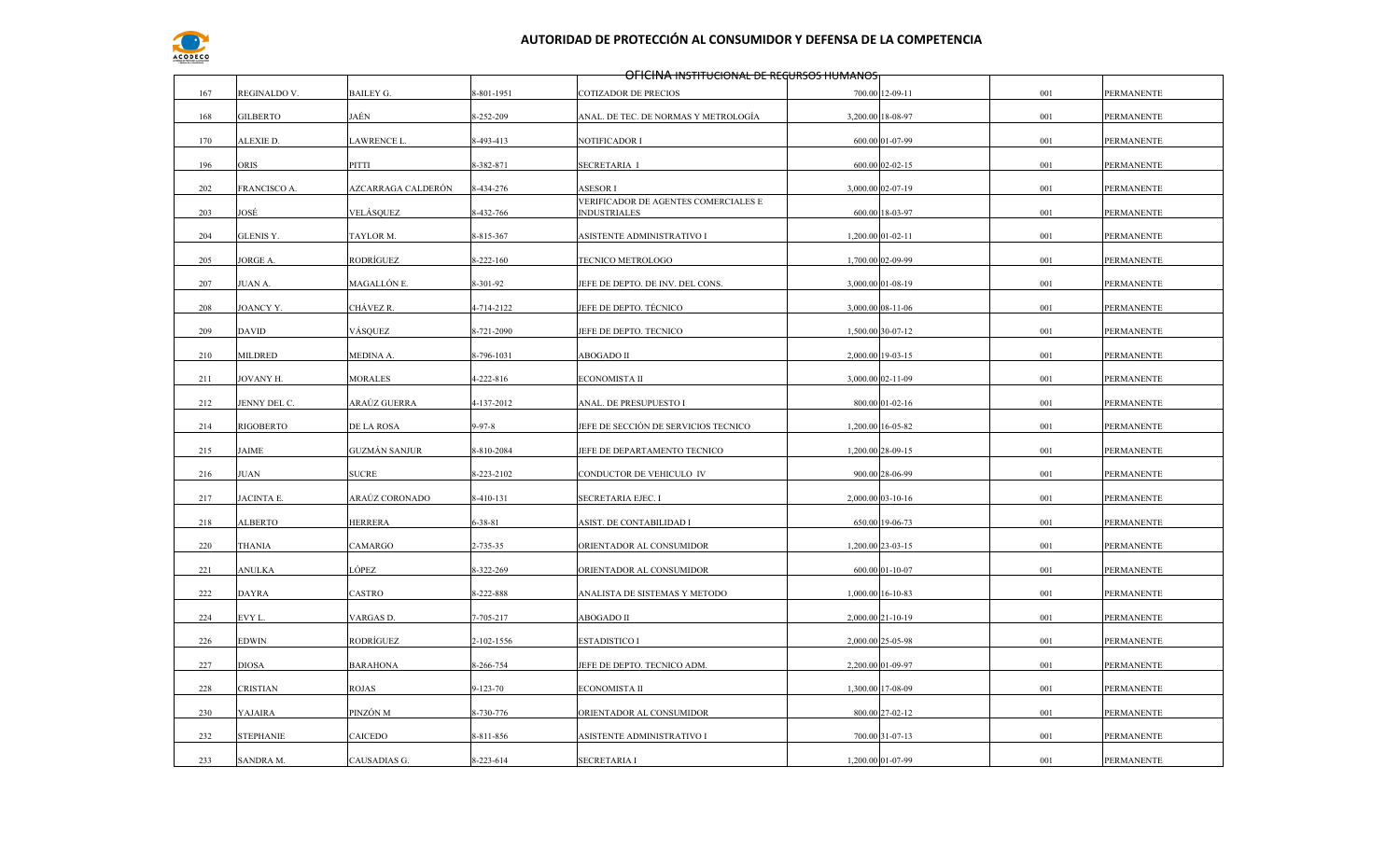

| 234 | ENILSA ANAIS        | ARBOLEDA JULIO          | 3-487-166  | <b>OFICINA INSTITUCIONAL DE REGURSOS HUMANOS</b><br>ASISTENTE DE ABOGADO I /FUNCIONES DE<br><b>CONCILIADOR</b> | 1,200.00 03-04-21 | 001 | PERMANENTE        |
|-----|---------------------|-------------------------|------------|----------------------------------------------------------------------------------------------------------------|-------------------|-----|-------------------|
| 235 | YEIDETH DEL C.      | DÍAZ                    | 9-740-213  | ASISTENTE DE ABOGADO I                                                                                         | 800.00 29-09-14   | 001 | PERMANENTE        |
| 236 | <b>MARICARMEN</b>   | ARIAS P.                | 3-738-1879 | <b>SECRETARIA I</b>                                                                                            | 1,300.00 09-03-15 | 001 | <b>PERMANENTE</b> |
| 237 | LUISA               | <b>GUERRA</b>           | 9-200-652  | <b>SECRETARIA I</b>                                                                                            | 650.00 01-07-05   | 001 | <b>PERMANENTE</b> |
|     |                     |                         |            |                                                                                                                |                   |     |                   |
| 238 | <b>MARCOS DAVID</b> | <b>MORALES</b>          | 4-199-101  | ECONOMISTA I                                                                                                   | 2,250.00 25-02-08 | 001 | PERMANENTE        |
| 239 | EIDA R.             | GALVAN N.               | 3-103-202  | <b>SECRETARIA II</b>                                                                                           | 1,200.00 21-10-19 | 001 | PERMANENTE        |
| 240 | <b>OYRA</b>         | CARRACEDO               | 4-700-564  | ABOGADO I                                                                                                      | 1,400.00 18-01-10 | 001 | PERMANENTE        |
| 241 | ALFONSO L.          | BILBAO V.               | 8-345-648  | PROGRAMADOR DE SIST.DE SOPORTE                                                                                 | 1,200.00 11-04-11 | 001 | <b>PERMANENTE</b> |
| 242 | <b>DANIS</b>        | <b>MORENO</b>           | 2-150-761  | <b>CAPTURADOR DE DATOS</b>                                                                                     | 600.00 17-11-09   | 001 | PERMANENTE        |
| 246 | ROSA E.             | DOMÍNGUEZ G.            | 8-872-1130 | ASIST. DE ABOGADO I                                                                                            | 875.00 28-10-19   | 001 | <b>PERMANENTE</b> |
| 247 | MÓNICA              | <b>HAAYEN</b>           | 8-723-381  | JEFE DEL DEPTO DE TESORERIA                                                                                    | 1,700.00 01-09-98 | 001 | PERMANENTE        |
| 248 | VERANIA             | V. DE JOHNSON           | 8-310-123  | VERIFICADOR DE AGENTES COMERCIALES E<br><b>INDUSTRIALES</b>                                                    | 800.00 25-03-21   | 001 | <b>PERMANENTE</b> |
| 249 | VERNON E.           | ANDERSON R.             | 8-463-952  | <b>SECRETARIA I</b>                                                                                            | 600.00 18-05-16   | 001 | <b>PERMANENTE</b> |
| 251 | YOHANNA             | MORENO A.               | 8-718-824  | ADMINISTRADOR REGIONAL                                                                                         | 700.00 03-01-12   | 001 | <b>PERMANENTE</b> |
|     |                     |                         |            |                                                                                                                |                   |     |                   |
| 252 | DAVID M.            | GUZMÁN A.               | 8-747-2252 | <b>CONCILIADOR I</b>                                                                                           | 600.00 11-11-15   | 001 | PERMANENTE        |
| 254 | LESLIE              | SU-LIN AYALA            | 3-823-414  | OFICINISTA I                                                                                                   | 600.00 16-09-09   | 001 | <b>PERMANENTE</b> |
| 255 | EDILMA E.           | VERGARA R.              | 3-800-1600 | <b>CAPTADOR DE DATOS</b>                                                                                       | 825.00 13-07-17   | 001 | <b>PERMANENTE</b> |
| 261 | ASAEL               | ARCIA                   | 9-716-376  | VERIFICADOR DE AGENTES COMERCIALES E<br><b>INDUSTRIALES</b>                                                    | 700.00 16-05-05   | 001 | PERMANENTE        |
| 262 | ELENA               | CABRERA G.              | 8-518-546  | PROG. DE COMPUTADORA                                                                                           | 800.00 11-11-15   | 001 | <b>PERMANENTE</b> |
| 263 | <b>ILSIN</b>        | <b>GALLARDO</b>         | 8-718-2335 | VERIFICADOR DE AGENTES COMERCIALES E<br><b>INDUSTRIALES</b>                                                    | 600.00 31-03-10   | 001 | PERMANENTE        |
| 264 | MARIA E.            | M. DE BEYTIA            | 6-60-877   | ORIENTADOR AL CONSUMIDOR                                                                                       | 850.00 18-02-10   | 001 | PERMANENTE        |
|     |                     |                         |            | VERIFICADOR DE AGENTES COMERCIALES E                                                                           |                   |     |                   |
| 266 | <b>ISRAEL</b>       | RAMOS CORONADO          | 2-153-189  | <b>INDUSTRIALES</b>                                                                                            | 600.00 03-10-16   | 001 | PERMANENTE        |
| 267 | NELLY               | BATISTA A.              | 9-709-1310 | <b>ECONOMISTA II</b>                                                                                           | 1,500.00 15-05-18 | 001 | <b>PERMANENTE</b> |
| 270 | CECILIA             | JIMÉNEZ                 | 8-503-911  | ASISTENTE ADMINISTRATIVO 1                                                                                     | 600.00 31-03-10   | 001 | PERMANENTE        |
| 272 | JOSÉ A.             | AGUILAR R.              | 8-738-1905 | MEC. AUTOMITRIZ/FUNCIONES PERITO FORENCE                                                                       | 1,400.00 21-04-22 | 001 | <b>PERMANENTE</b> |
| 273 | <b>DARINEL A.</b>   | AGUILAR A.              | 2-715-392  | VERIFICADOR DE AGENTES COMERCIALES E<br><b>INDUSTRIALES</b>                                                    | 800.00 04-09-21   | 001 | <b>PERMANENTE</b> |
| 274 | <b>WANDHA</b>       | <b>MENA DE CASTILLO</b> | 8-447-893  | <b>SECRETARIA I</b>                                                                                            | 600.00 16-03-12   | 001 | <b>PERMANENTE</b> |
| 275 | OLGA                | <b>BOLÍVAR</b>          | 2-145-921  | ORIENTADOR AL CONSUMIDOR                                                                                       | 600.00 01-03-05   | 001 | PERMANENTE        |
|     |                     |                         |            |                                                                                                                |                   |     |                   |
| 276 | AMELIA R.           | ROVIRA R.               | 4-758-1372 | <b>SECRETARIA I</b>                                                                                            | 600.00 09-07-18   | 001 | <b>PERMANENTE</b> |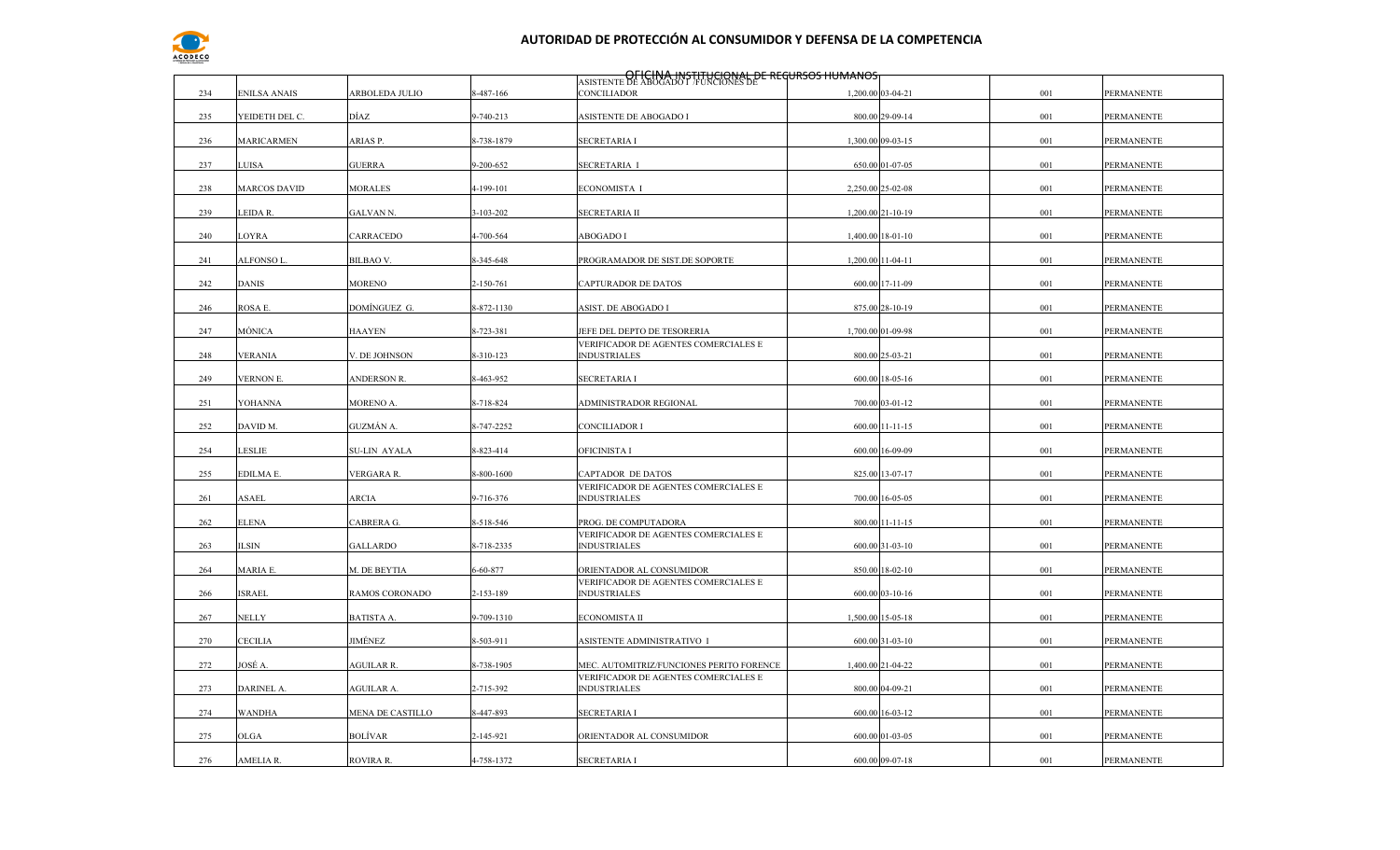

|     |                |                       |            | OFICINA INSTITUCIONAL DE REGURSOS HUMANOS                   |                   |         |                   |
|-----|----------------|-----------------------|------------|-------------------------------------------------------------|-------------------|---------|-------------------|
| 277 | <b>JCRANIA</b> | KURUC                 | 9-706-1783 | ASISTENTE ADMINISTRATIVO I                                  | 675.00 22-04-13   | 001     | PERMANENTE        |
| 284 | JENNIE         | SAMANIEGO             | 8-712-590  | ASISTENTE DE ABOGADO I                                      | 650.00 21-09-09   | 001     | PERMANENTE        |
| 286 | <b>ENRIQUE</b> | RODRÍGUEZ             | 4-139-1353 | ORIENTADOR AL CONSUMIDOR                                    | 700.00 10-02-14   | 001     | <b>PERMANENTE</b> |
| 288 | LUIS M.        | QUINTERO C.           | 8-236-1780 | AUXILIAR DE ALMACENISTA                                     | 600.00 10-05-16   | 001     | <b>PERMANENTE</b> |
| 289 | ZUSSETHE Y.    | AVECILLA M.           | 8-725-1735 | ORIENTADOR AL CONSUMIDOR                                    | 700.00 03-01-12   | 001     | <b>PERMANENTE</b> |
| 290 | MAURICIO O.    | CEBALLOS SANJUR       | 8-422-507  | JEFE DE DEPTO. DE DEF. DE OFIC.                             | 2,500.00 16-10-19 | 001     | PERMANENTE        |
| 291 | OSVALDO G.     | ESPINO PÉREZ          | 8-150-442  | SECRETARIO GENERAL                                          | 3,000.00 02-07-19 | 001     | PERMANENTE        |
| 295 | JORGE A.       | MARTÍNEZ B.           | 8-922-205  | ASIST. DE ABOGADO I                                         | 1,000.00 01-10-19 | 001     | <b>PERMANENTE</b> |
| 296 | CARLOS F.      | POLANCO R.            | 9-714-29   | ADMINISTRADOR REGIONAL                                      | 1,500.00 22-10-19 | 001     | PERMANENTE        |
| 300 | <b>JAVIER</b>  | VEGA GUERRA           | 8-330-383  | ADMINISTRADOR REGIONAL                                      | 1,300.00 16-10-19 | 001     | <b>PERMANENTE</b> |
| 301 | CAROLINA       | PIPER S.              | 3-944-888  | <b>SECRETARIA I</b>                                         | 1,050.00 09-03-20 | 001     | <b>PERMANENTE</b> |
| 302 | ARGENTINA T.   | CASTILLO M.           | 3-982-2089 | ORIENTADOR AL CONSUMIDOR                                    | 900.00 19-03-21   | 001     | <b>PERMANENTE</b> |
| 303 | FRANCISCO J.   | ESCALONA N.           | 8-714-2366 | <b>CONCILIADOR I</b>                                        | 650.00 17-04-17   | 001     | PERMANENTE        |
| 304 | CRISTEL A.     | AGUILAR B.            | 8-922-2283 | VERIFICADOR DE AGENTES COMERCIALES E<br><b>INDUSTRIALES</b> | 650.00 17-04-17   | 001     | <b>PERMANENTE</b> |
| 306 | JOAN N.        | GONZÁLEZ M.           | 8-931-1694 | VERIFICADOR DE AGENTES COMERCIALES E<br><b>INDUSTRIALES</b> | 650.00 16-10-19   | $001\,$ | PERMANENTE        |
| 307 | JENIFER L.     | CHECA A.              | 8-846-1782 | VERIFICADOR DE AGENTES COMERCIALES E<br><b>INDUSTRIALES</b> | 650.00 22-05-17   | 001     | <b>PERMANENTE</b> |
| 308 | JEAN C.        | GÓMEZ MUÑOZ           | 8-815-285  | NOTIFICADOR I                                               | 600.00 13-03-17   | 001     | PERMANENTE        |
| 412 | <b>MELISSA</b> | M. DE SICILLA         | 8-270-195  | JEFE DE AUDITORIA INTERNA                                   | 1,500.00 16-10-19 | 001     | PERMANENTE        |
| 415 | GUADALUPE E.   | MUÑOZ M.              | 8-347-240  | <b>SECRETARIA I</b>                                         | 600.00 03-01-05   | 001     | PERMANENTE        |
| 419 | GABRIEL        | SANDOVAL              | 8-786-17   | ASISTENTE ADMINISTRATIVO I                                  | 1,200.00 17-09-12 | 001     | PERMANENTE        |
| 420 | CLARIVEL       | ALVAREZ H.            | 8-744-1644 | ORIENTADOR AL CONSUMIDOR                                    | 600.00 28-01-13   | 001     | PERMANENTE        |
| 422 | JOSE DEL C.    | <b>RIVERA</b>         | 9-755-1812 | JEFE DE SEGURIDAD                                           | 800.00 14-08-06   | 001     | PERMANENTE        |
| 423 | <b>MARISOL</b> | HERNÁNDEZ V.          | 8-381-123  | <b>AYUDANTE GENERAL</b>                                     | 600.00 24./02/16  | 001     | PERMANENTE        |
| 424 | NESTOR G.      | OSORIO                | 6-53-2577  | CONDUCTOR DE VEHICULO I                                     | 600.00 18-09-06   | 001     | PERMANENTE        |
| 427 | <b>JESSICA</b> | LORD                  | 8-724-1188 | <b>SECRETARIA I</b>                                         | 600.00 13-03-13   | 001     | <b>PERMANENTE</b> |
| 428 | REBECA M.      | <b>BALLESTEROS M.</b> | 8-784-1684 | ORIENTADOR AL CONSUMIDOR                                    | 600.00 03-01-12   | 001     | <b>PERMANENTE</b> |
| 429 | ROXANA         | <b>AGUILAR</b>        | 9-724-1498 | <b>ABOGADO I</b>                                            | 1,100.00 17-11-14 | 001     | <b>PERMANENTE</b> |
| 430 | YOSELYN DEL C. | VEGA                  | 3-716-2158 | <b>SECRETARIA I</b>                                         | 800.00 16-06-98   | 001     | PERMANENTE        |
| 431 | LARISSA DEL C. | PÉREZ                 | 6-704-1328 | <b>ABOGADO I</b>                                            | 1,300.00 13-11-06 | 001     | PERMANENTE        |
|     |                |                       |            |                                                             |                   |         |                   |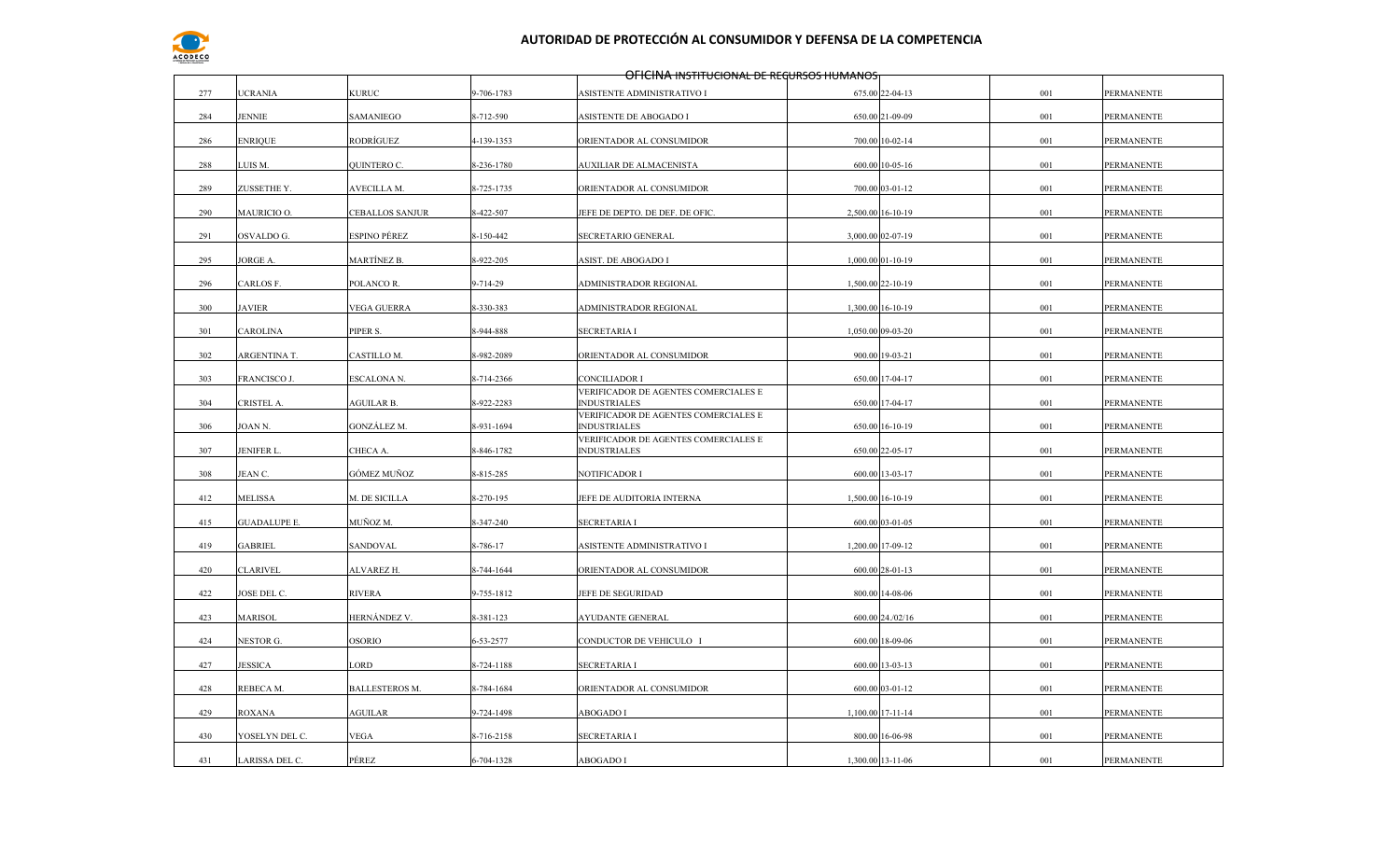

|     |                     |                   |                | OFICINA INSTITUCIONAL DE REGURSOS HUMANOS                   |                   |     |                   |
|-----|---------------------|-------------------|----------------|-------------------------------------------------------------|-------------------|-----|-------------------|
| 432 | SALVADOR A          | CICIRELLO         | 8-445-893      | ASISTENTE ADMINISTRATIVO I                                  | 800.00 24-06-10   | 001 | PERMANENTE        |
| 434 | MARITZA J.          | RODRÍGUEZ         | 8-239-2721     | OFICINISTA I                                                | 600.00 28-01-13   | 001 | PERMANENTE        |
| 435 | ANDRÉS R.           | MURILLO M.        | 8-940-106      | COND. DE VEH. I                                             | 800.00 01-07-21   | 001 | PERMANENTE        |
|     |                     |                   |                | VERIFICADOR DE AGENTES COMERCIALES E                        |                   |     |                   |
| 437 | ABEL                | PALACIOS          | 1-18-1744      | <b>INDUSTRIALES</b>                                         | 600.00 18-09-06   | 001 | PERMANENTE        |
| 439 | LUISA MEY           | GÓMEZ             | 6-704-1488     | ASISTENTE ADMINISTRATIVO I                                  | 850.00 05-06-12   | 001 | PERMANENTE        |
| 440 | HUMBERTO A.         | MARRONI C.        | 2-147-34       | ADMINISTRADOR REGIONAL                                      | 1,500.00 22-10-19 | 001 | PERMANENTE        |
| 441 | JUAN F.             | VALDERRAMA F.     | 8-723-359      | CONDUCTOR DE VEHÍCULO I                                     | 800.00 01-03-22   | 001 | PERMANENTE        |
| 442 | <b>DAYAN</b>        | PÉREZ             | 8-425-854      | <b>SUB-ADM REGIONAL</b>                                     | 900.00 18-09-06   | 001 | <b>PERMANENTE</b> |
| 443 | SARA G.             | VERGARA A.        | 8-247-732      | O. AL CONSUMIDOR                                            | 800.00 01-03-18   | 001 | PERMANENTE        |
|     |                     |                   |                | VERIFICADOR DE AGENTES COMERCIALES E                        |                   |     |                   |
| 444 | JUAN A.             | <b>MARTÍN</b>     | 2-700-1795     | <b>INDUSTRIALES</b>                                         | 600.00 27-02-12   | 001 | PERMANENTE        |
| 446 | <b>GABRIEL</b>      | <b>ZURITA</b>     | 2-711-1183     | ASISTENTE DE ABOGADO I                                      | 600.00 18-09-06   | 001 | PERMANENTE        |
| 448 | MARGIE P.           | CERVERA M.        | 8-777-1636     | ABOGADO I                                                   | 1,150.00 22-02-17 | 001 | PERMANENTE        |
| 450 | HÉCTOR              | <b>VERGARA</b>    | 7-92-2182      | VERIFICADOR DE AGENTES COMERCIALES E<br>INDUSTRIALES        | 600.00 26-06-17   | 001 | PERMANENTE        |
| 452 | SAÚL E.             | MEDINA G.         | 8-528-1167     | VERIFICADOR DE AGENTES COMERCIALES E<br><b>NDUSTRIALES</b>  | 600.00 22-03-16   | 001 | PERMANENTE        |
| 453 | MARELISA DEL C.     | QUEZADA C.        | 9-756-1616     | VERIFICADOR DE AGENTES COMERCIALES E<br><b>INDUSTRIALES</b> | 1,000.00 26-04-22 | 001 | PERMANENTE        |
| 454 | <b>ELVIA</b>        | ARAÚZ LÓPEZ       | 4-137-2500     | TRABAJADOR MANUAL I                                         | 600.00 03-01-11   | 001 | PERMANENTE        |
|     |                     |                   |                |                                                             |                   |     |                   |
| 455 | EDWARD A.           | SANTOYA V.        | 8-810-1496     | SUB-ADMINISTRADOR REGIONAL                                  | 900.00 18-01-16   | 001 | PERMANENTE        |
| 456 | EVELYNY.            | CABALLERO J.      | 4-755-279      | ABOGADO II                                                  | 950.00 02-05-16   | 001 | PERMANENTE        |
| 457 | ROLANDO             | MURGAS            | 8-733-2415     | ADMINISTRADOR REGIONAL                                      | 1,400.00 05-09-06 | 001 | PERMANENTE        |
| 458 | REGINA              | URRIOLA U.        | 9-716-2081     | CONDUCTOR DE VEHICULO I                                     | 600.00 27-06-11   | 001 | PERMANENTE        |
| 460 | MAGLEDIS K.         | HIDALGO C.        | 8-741-1774     | CAPTURADOR DE DATOS                                         | 650.00 04-07-11   | 001 | PERMANENTE        |
|     |                     |                   |                |                                                             |                   |     |                   |
| 462 | RODRIGO             | <b>RIVERA</b>     | 4-737-1394     | NOTIFICADOR I<br>VERIFICADOR DE AGENTES COMERCIALES E       | 600.00 18-09-06   | 001 | PERMANENTE        |
| 463 | PABLO A.            | COZZI C.          | 9-129-89       | <b>INDUSTRIALES</b>                                         | 650.00 01-04-16   | 001 | <b>PERMANENTE</b> |
| 464 | LOURDES             | R. DE MELGAR      | 8-309-433      | OFICINISTA I                                                | 650.00 28-07-08   | 001 | PERMANENTE        |
| 465 | <b>HUMBERTO</b>     | HARRIS M.         | 8-250-647      | ASISTENTE ADMINISTRATIVO 1                                  | 800.00 28-12-15   | 001 | PERMANENTE        |
| 466 | MEI L.              | CASTILLO          | 4-727-1349     | ABOGADO I                                                   | 850.00 16-08-17   | 001 | PERMANENTE        |
| 468 | <b>OLMEDO ORIEL</b> | <b>BARRERA H.</b> | 7-72-2656      | ORIENTADOR AL CONSUMIDOR                                    | 600.00 19-08-15   | 001 | <b>PERMANENTE</b> |
| 469 | CORIDALIA E.        | CATUY C.          | 8-467-834      | OFICINA DE PERSONAL I                                       | 600.00 17-08-15   | 001 | PERMANENTE        |
|     |                     |                   |                | VERIFICADOR DE AGENTES COMERCIALES E                        |                   |     |                   |
| 470 | LILIBETH            | <b>MORENO</b>     | $6 - 62 - 870$ | <b>INDUSTRIALES</b>                                         | 600.00 18-09-06   | 001 | <b>PERMANENTE</b> |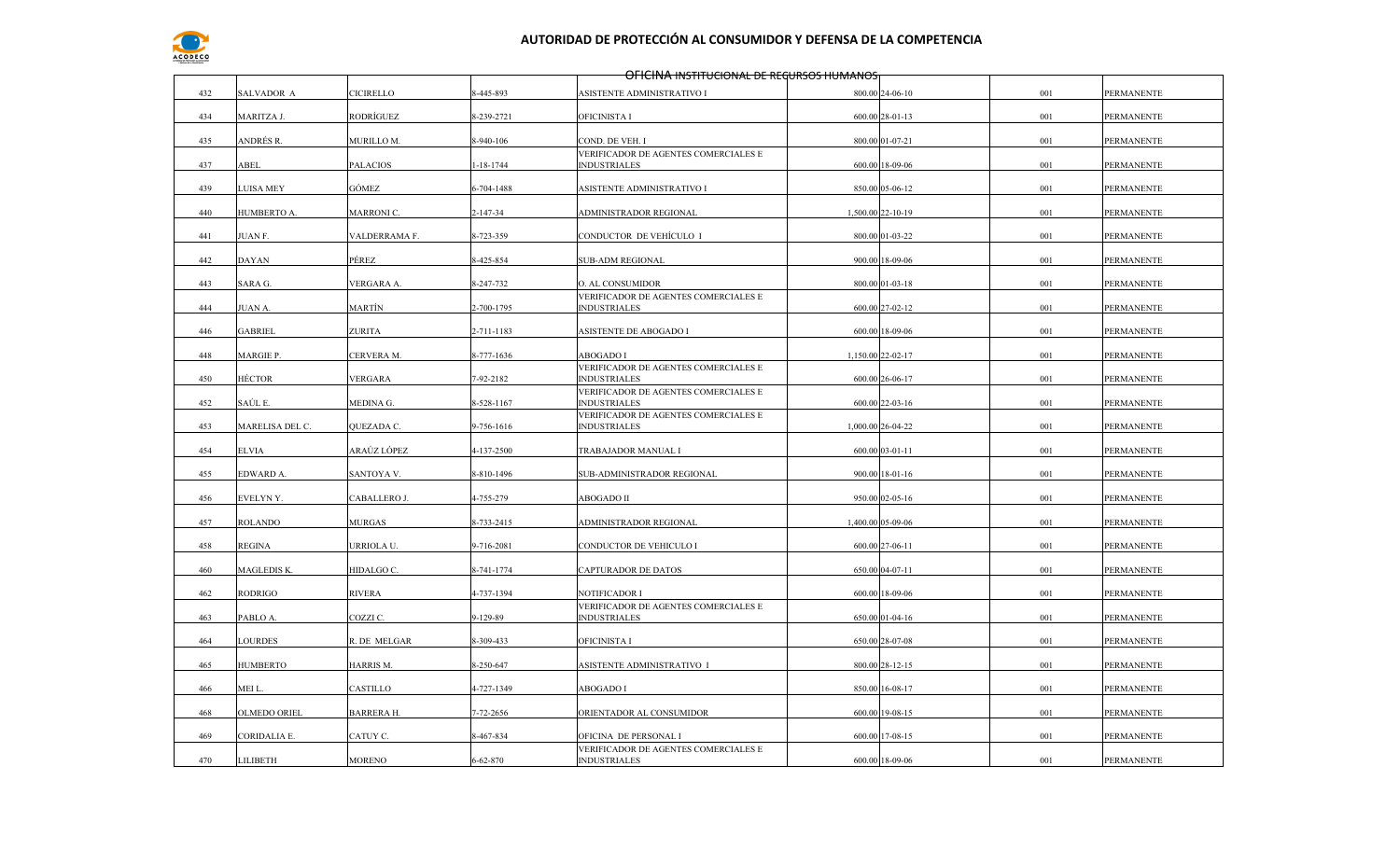

|     |                     |                      |            | <del>OHCINA INSTITUCIONAL DE REGURSOS HUMANOS</del>         |                   |     |                   |
|-----|---------------------|----------------------|------------|-------------------------------------------------------------|-------------------|-----|-------------------|
| 472 | NELLY L.            | HERNÁNDEZ R.         | 8-819-2305 | ORIENTADOR AL CONSUMIDOR                                    | 600.00 12-11-12   | 001 | PERMANENTE        |
| 473 | ELISEO A.           | GRIMAS R.            | 8-818-2096 | SECRETARIA I                                                | 1,000.00 16-10-19 | 001 | <b>PERMANENTE</b> |
| 475 | ELKIS AZUCENA       | <b>BURGOS</b>        | 2-119-657  | VERIFICADOR DE AGENTES COMERCIALES E<br><b>NDUSTRIALES</b>  | 600.00 08-05-08   | 001 | PERMANENTE        |
|     |                     |                      |            |                                                             |                   |     |                   |
| 476 | <b>MARINELIS</b>    | FRANCO S.            | 8-730-594  | CAPTURADOR DE DATOS                                         | 700.00 18-09-06   | 001 | PERMANENTE        |
| 477 | PAOLA               | CASTILLOR.           | 2-733-2451 | CONCILIADOR I                                               | 675.00 01-06-15   | 001 | PERMANENTE        |
| 478 | JOSÉ A.             | <b>BARBA</b>         | 6-704-988  | TECNICO METROLOGO                                           | 600.00 25-06-07   | 001 | PERMANENTE        |
| 479 | HONORIO             | BARRENO MARTÍNEZ     | 8-284-613  | COND. DE VEHÍCULO I                                         | 600.00 16-05-16   | 001 | PERMANENTE        |
| 481 | JOSE DE LOS ANGELES | AMORES <sub>N.</sub> | 8-702-602  | ABOGADO I                                                   | 1,800.00 01-10-03 | 001 | PERMANENTE        |
| 482 | FÉLIX A.            | GONZÁLEZ A.          | 8-350-354  | ORIENTADOR AL CONSUMIDOR                                    | 1,500.00 25-04-17 | 001 | <b>PERMANENTE</b> |
| 485 | MIGDALIA            | CEDEÑO DE CHIN       | 9-167-382  | OFINISTA I                                                  | 875.00 03-03-15   | 001 | PERMANENTE        |
| 486 | ROBERTO D.          | GOFF C.              | 4-787-147  | OFICINISTA I                                                | 600.00 08-06-16   | 001 | PERMANENTE        |
| 488 | ROLANDO J.          | WATTS V.             | 6-81-911   | VERIFICADOR DE AGENTES COMERCIALES E<br><b>INDUSTRIALES</b> | 1,000.00 16-10-19 | 001 | PERMANENTE        |
| 489 | <b>VICENTE</b>      | CHU QUINTERO         | 8-463-733  | ASIST. ADMINISTRATIVO I                                     | 1,000.00 15-06-15 | 001 | PERMANENTE        |
|     |                     |                      |            |                                                             |                   |     |                   |
| 491 | MELISSA V.          | DELGADO              | 8-735-2459 | PROGRAMADOR DE COMPUTADOR                                   | 1,300.00 28-08-06 | 001 | PERMANENTE        |
| 492 | NAZARETH            | CASTILLO             | 9-727-1090 | ASISTENTE DE ABOGADO                                        | 600.00 18-09-06   | 001 | PERMANENTE        |
| 493 | YARINET             | GIONO                | 9-706-2335 | ORIENTADOR AL CONSUMIDOR                                    | 1,000.00 18-09-06 | 001 | <b>PERMANENTE</b> |
| 495 | WINNIE A.           | ORTÍZ G.             | 9-716-203  | VERIFICADOR DE AGENTES COMERCIALES E<br><b>INDUSTRIALES</b> | 600.00 27-06-11   | 001 | PERMANENTE        |
| 496 | MATIAS              | VILLARREAL           | 9-92-329   | NOTIFICADOR I                                               | 600.00 18-09-06   | 001 | PERMANENTE        |
| 497 | YACKZARY            | <b>CAMPOS</b>        | 9-720-1698 | VERIFICADOR DE AGENTES COMERCIALES E<br><b>INDUSTRIALES</b> | 700.00 12-08-13   | 001 | PERMANENTE        |
| 498 | VILKA               | ARCIA                | 9-702-2083 | ORIENTADOR AL CONSUMIDOR                                    | 600.00 02-10-06   | 001 | PERMANENTE        |
| 499 | LOURDES A.          | M. DE HERNÁNDEZ      | 8-274-486  | JEFE DE TRANSPORTE                                          | 1,500.00 16-10-19 | 001 | PERMANENTE        |
| 500 | <b>JESSICA</b>      | B. DE CEDEÑO         | 8-493-982  | OFICINISTA DE PLANILLA (SUPERVISOR)                         | 1,000.00 03-02-14 | 001 | PERMANENTE        |
|     |                     |                      |            |                                                             |                   |     |                   |
| 502 | ERICK E.            | ROVER M.             | 8-442-792  | TECNICO METROLOGO                                           | 600.00 11-11-15   | 001 | PERMANENTE        |
| 504 | DIANA               | DOMÍNGUEZ            | 8-409-284  | SECRETARIA I                                                | 700.00 16-10-06   | 001 | PERMANENTE        |
| 505 | CESAR AUGUSTO       | SÁNCHEZ              | 8-161-1368 | ABOGADO I                                                   | 2,800.00 16-08-06 | 001 | PERMANENTE        |
| 507 | <b>ALCIBIADES</b>   | MUÑOZ                | 8-508-266  | CONCILIADOR I                                               | 675.00 09-03-15   | 001 | PERMANENTE        |
| 509 | ORMELIS             | VÁSQUEZ              | 9-216-922  | VERIFICADOR DE AGENTES COMERCIALES E<br>INDUSTRIALES        | 700.00 01-10-07   | 001 | PERMANENTE        |
| 510 | LEONIDAS J.         | ROJAS M.             | 4-242-823  | COND. DE VEH. IV- (DE EJECUTIVO)                            | 1,000.00 12-10-17 | 001 | PERMANENTE        |
| 513 | <b>INGRID</b>       | G. DE DELGADO        | 8-407-355  | OFICINISTA I                                                | 600.00 06-01-10   | 001 | PERMANENTE        |
|     |                     |                      |            |                                                             |                   |     |                   |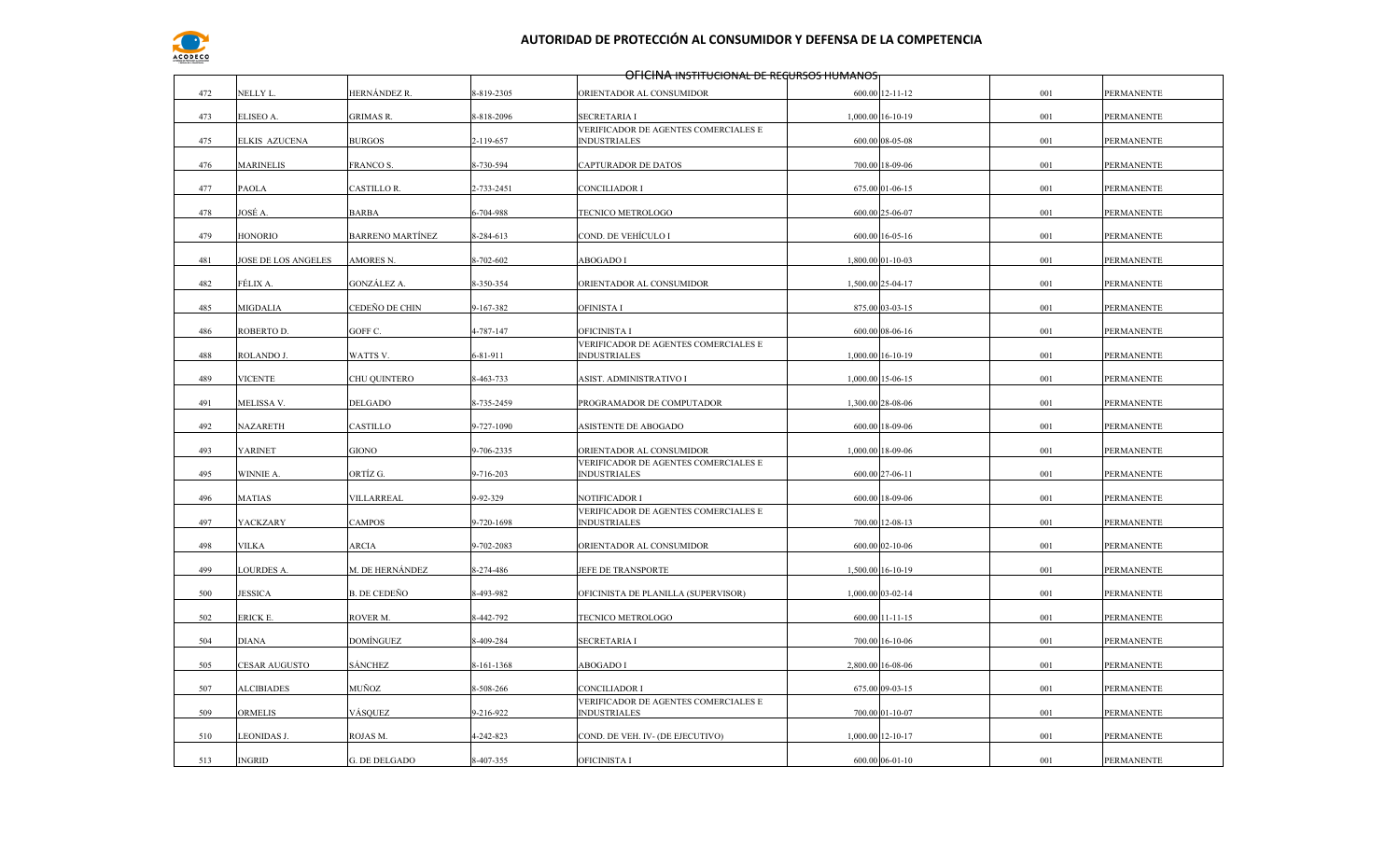

| 515 | JOSSEPH A.     | CHAVARRIA R.       | 8-796-649     | <b>NDUSTRIALES</b>                                          | 1,000.00 05-02-07 | 001 | PERMANENTE        |
|-----|----------------|--------------------|---------------|-------------------------------------------------------------|-------------------|-----|-------------------|
| 517 | CARLOS         | VARGAS             | 7-709-1209    | NOTIFICADOR I                                               | 600.00 28-10-13   | 001 | PERMANENTE        |
| 519 | MAVIS J.       | HERNÁNDEZ R.       | 8-312-624     | ABOGADO I                                                   | 1,600.00 28-10-19 | 001 | PERMANENTE        |
| 521 | MANUEL         | <b>ACHURRA</b>     | 8-723-1008    | VERIFICADOR DE AGENTES COMERCIALES E<br>INDUSTRIALES        | 600.00 27-06-11   | 001 | PERMANENTE        |
|     |                |                    |               |                                                             |                   |     |                   |
| 524 | ARGELIS        | <b>BETHANCOURT</b> | $5 - 21 - 28$ | MENSAJERO INTERNO                                           | 600.00 18-09-06   | 001 | PERMANENTE        |
| 525 | EDUVIGEN       | M. DE RODRÍGUEZ    | 8-260-505     | VERIFICADOR DE AGENTES COMERCIALES E<br><b>INDUSTRIALES</b> | 600.00 08-04-10   | 001 | PERMANENTE        |
| 526 | MANUEL E.      | <b>BARRIA</b>      | 8-714-1018    | ABOGADO I                                                   | 1,500.00 17-12-07 | 001 | PERMANENTE        |
| 527 | HILDEGARDE A.  | HERRERA R.         | 4-213-854     | JEFE DE LA OFICINA DE INFORMACIÓN                           | 2,050.00 12-05-06 | 001 | <b>PERMANENTE</b> |
| 528 | ANA G.         | OROZCO             | 8-739-1264    | AUXILIAR DE BIBLIOTECA II                                   | 600.00 12-04-10   | 001 | PERMANENTE        |
|     |                |                    |               |                                                             |                   |     |                   |
| 530 | NORMA          | GARCÍA             | 8-772-2048    | NOTIFICADOR I                                               | 600.00 03-02-14   | 001 | <b>PERMANENTE</b> |
| 531 | CELINDA        | <b>VEGA</b>        | 7-98-946      | VERIFICADOR DE AGENTES COMERCIALES E<br><b>INDUSTRIALES</b> | 600.00 06-08-07   | 001 | PERMANENTE        |
|     |                |                    |               |                                                             |                   |     |                   |
| 532 | ELSA R.        | NG CRUZ            | 5-702-758     | ORIENTADOR AL CONSUMIDOR                                    | 700.00 27-04-81   | 001 | PERMANENTE        |
| 535 | ISIDORO A.     | VERGARA A.         | 8-246-753     | AGENTE DE SEGURIDAD I                                       | 600.00 04-05-07   | 001 | PERMANENTE        |
| 536 | MILAGRO DEL C  | HERBERT            | 8-777-1114    | VERIFICADOR DE AGENTES COMERCIALES E<br><b>NDUSTRIALES</b>  | 800.00 08-05-08   | 001 | PERMANENTE        |
| 538 | <b>DAMARIS</b> | PIANETTA D.        | 8-739-159     | TECNICO METROLOGO                                           | 1,400.00 01-08-08 | 001 | PERMANENTE        |
| 540 | MITZILA M.     | RODRÍGUEZ M.       | 8-759-2492    | ABOGADO I                                                   | 2,000.00 04-05-09 | 001 | PERMANENTE        |
| 545 | AARÓN          | ALEXANDER          | 8-724-2146    | CONCILIADOR II                                              | 2,000.00 23-03-09 | 001 | PERMANENTE        |
| 546 | YERKA          | HERNÁNDEZ          | 8-260-185     | SECRETARIA I                                                | 700.00 01-09-09   | 001 | PERMANENTE        |
| 547 | GERARDO ARIEL  | GARRIDO            | 8-717-888     | VERIFICADOR DE AGENTES COMERCIALES E<br><b>INDUSTRIALES</b> | 600.00 01-09-09   | 001 | PERMANENTE        |
|     |                |                    |               |                                                             |                   |     |                   |
| 549 | VÍCTOR A.      | CAMPOS L.          | 9-714-66      | OFICINISTA I                                                | 900.00 09-07-18   | 001 | PERMANENTE        |
| 551 | SONIA E.       | HERNÁNDEZ B.       | 8-380-983     | ORIENTADOR AL CONSUMIDOR                                    | 700.00 11-01-11   | 001 | PERMANENTE        |
| 602 | JUAN M.        | <b>BENITEZ B.</b>  | 8-321-420     | JEFE DE DEPTO. DE SIST. INFORMÁTICO                         | 2,500.00 18-11-21 | 001 | PERMANENTE        |
| 603 | MARCOS A.      | JUSTAVINO A.       | 8-771-2052    | SUB-DIREC. NAL. DE P. AL CONSUMIDOR                         | 2,500.00 07-09-21 | 001 | <b>PERMANENTE</b> |
| 604 | MIGUEL A.      | TAM G.             | 8-248-880     | OFICINISTA I                                                | 1,000.00 20-05-20 | 001 | PERMANENTE        |
| 605 | ROSA A.        | TENORIO A.         | 2-711-976     | ABOGADO I                                                   | 1,000.00 27-06-16 | 001 | <b>PERMANENTE</b> |
|     |                |                    |               |                                                             |                   |     |                   |
| 607 | CARMEN A.      | ANDREVE A.         | 2-716-1274    | ADMINISTRADOR REGIONAL                                      | 1,200.00 07-07-15 | 001 | PERMANENTE        |
| 608 | GINA           | A. DE AMARIS       | 8-246-237     | OFICINISTA I                                                | 600.00 17-11-08   | 001 | PERMANENTE        |
| 609 | HAYDEE         | NÚÑEZ              | 9-707-656     | SECRETARIA I                                                | 600.00 16-01-09   | 001 | PERMANENTE        |
| 610 | <b>DARIS</b>   | <b>ASPRILLA</b>    | 8-404-168     | ASISTENTE ADMINISTRATIVO 1                                  | 800.00 14-06-06   | 001 | PERMANENTE        |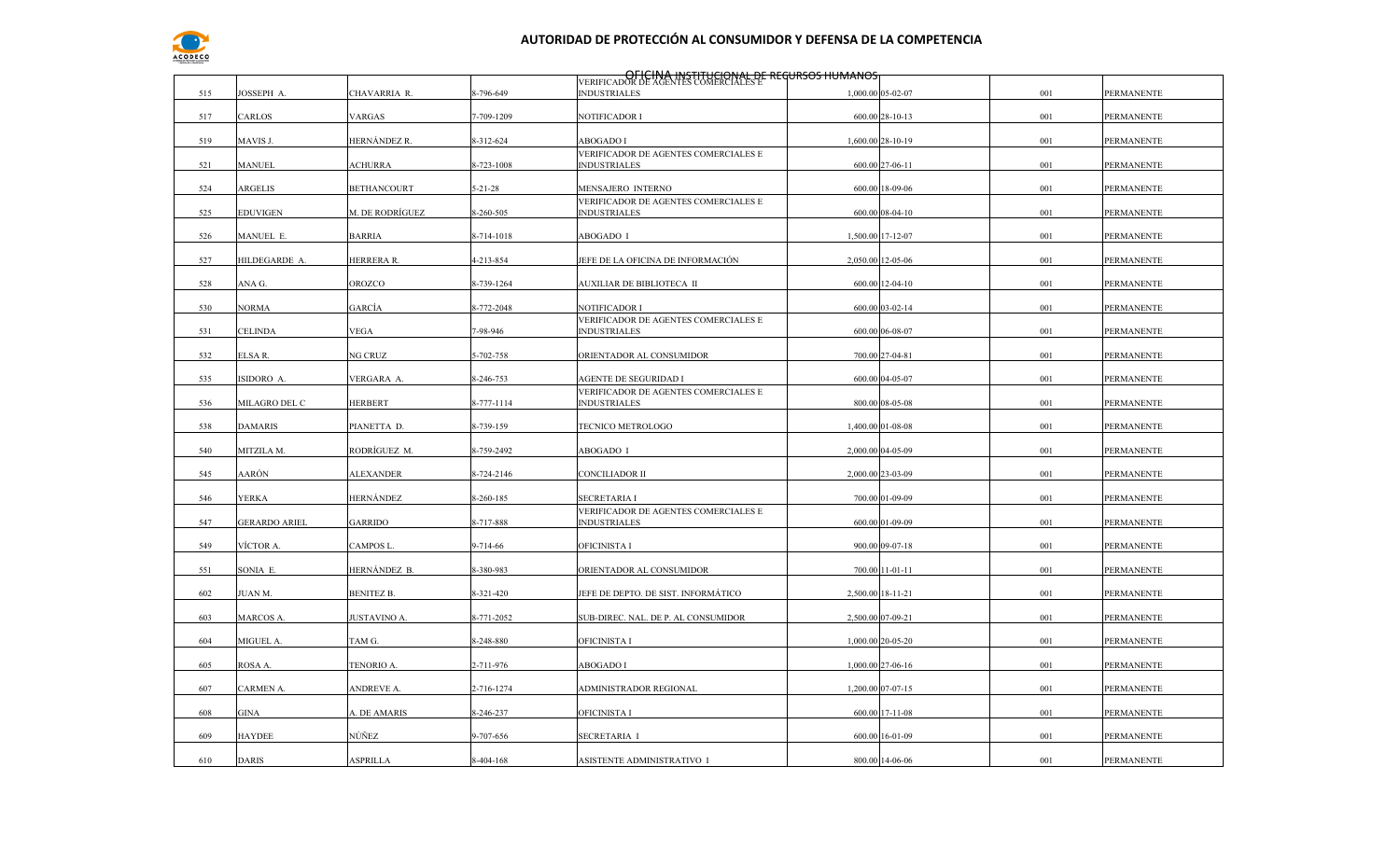

| 611 | PERLA           | COUSINS DÍAZ       | 3-408-853       | <b>OFICINA INSTITUCIONAL DE REGURSOS HUMANOS</b><br><b>INDUSTRIALES</b> | 600.00 16-01-09   | 001 | PERMANENTE        |
|-----|-----------------|--------------------|-----------------|-------------------------------------------------------------------------|-------------------|-----|-------------------|
| 612 | ROBERT A.       | MULLEN M.          | 3-901-627       | OPERADOR DE MAQUINA REPRODUCTORA                                        | 725.00 13-04-15   | 001 | PERMANENTE        |
| 614 | JORGE H.        | CORREA M.          | 2-60-827        | JEFE DEPTO. Y SERV. ADM.                                                | 2,500.00 01-08-19 | 001 | <b>PERMANENTE</b> |
| 615 | JEANETTE S.     | S. DE ARAÚZ        | 8-237-2016      | CONCILIADOR I                                                           | 650.00 14-08-07   | 001 | <b>PERMANENTE</b> |
| 616 | RAÚL J.         | <b>QUINTERO P.</b> | 4-701-1711      | <b>SOPORTE TECNICO</b>                                                  | 950.00 03-01-12   | 001 | PERMANENTE        |
|     |                 |                    |                 |                                                                         |                   |     |                   |
| 617 | NADESHKA A.     | RICHARD T.         | 8-809-257       | ASIST. DE INF. Y REL. PUB.                                              | 700.00 24-02-16   | 001 | <b>PERMANENTE</b> |
| 618 | RAFAEL          | STEVENS M.         | 8-374-250       | ORIENTADOR AL CONSUMIDOR                                                | 725.00 25-01-07   | 001 | PERMANENTE        |
| 619 | KAREM           | NÚÑEZ              | 9-751-2164      | ORIENTADOR AL CONSUMIDOR                                                | 750.00 23-03-15   | 001 | <b>PERMANENTE</b> |
| 622 | SUSAN A.        | SNOW ICAZA         | 3-74-1347       | OFICINISTA I                                                            | 775.00 16-10-09   | 001 | PERMANENTE        |
| 623 | <b>RAFAEL</b>   | MARTÍNEZ           | 8-703-2079      | TRABAJADOR MANUAL I                                                     | 600.00 09-07-18   | 001 | <b>PERMANENTE</b> |
| 624 | CATALINO A.     | CASTILLO M.        | 8-937-924       | COND. DE VEHÍCULO I                                                     | 600.00 16-10-19   | 001 | <b>PERMANENTE</b> |
| 625 | EDELMIRA D.     | HENRÍQUEZ          | 8-772-2472      | AGENT. DE SEG. III (SUP.)                                               | 875.00 13-05-08   | 001 | <b>PERMANENTE</b> |
| 626 | LISBETH Y.      | A. DE TORRES       | 8-736-1647      | COND. DE VEHÍCULO I                                                     | 600.00 25-06-18   | 001 | <b>PERMANENTE</b> |
| 630 | RAQUEL          | HUTCHINSON N.      | 3-435-427       | ORIENTADOR AL CONSUMIDOR                                                | 600.00 08-10-07   | 001 | PERMANENTE        |
| 632 | CLAUDINA E.     | GONZÁLEZ           | 9-125-2714      | OFICINISTA I                                                            | 600.00 01-10-07   | 001 | PERMANENTE        |
| 634 | ANETH           | SANTAMARIA M.      | 8-321-89        | <b>SECRETARIA I</b>                                                     | 675.00 15-04-11   | 001 | <b>PERMANENTE</b> |
| 636 | ZANITH M.       | SÁNCHEZ H.         | 8-343-919       | ORIENTADOR AL CONSUMIDOR                                                | 600.00 16-11-10   | 001 | <b>PERMANENTE</b> |
| 637 | <b>ARMELO</b>   | <b>SPADAFORA</b>   | 8-745-1017      | AGENT. DE SEG. I                                                        | 600.00 02-02-17   | 001 | PERMANENTE        |
| 638 | ESMERALDA O.    | ALDERETE A.        | 3-733-1581      | OFICINISTA I                                                            | 900.00 22-03-22   | 001 | <b>PERMANENTE</b> |
|     |                 |                    |                 | VERIFCADOR DE AGENTES COMERCIALES E                                     |                   |     |                   |
| 639 | MARÍA C.        | HERNÁNDEZ H.       | 6-704-792       | <b>INDUSTRIALES</b><br>VERIFCADOR DE AGENTES COMERCIALES E              | 600.00 26-09-17   | 001 | PERMANENTE        |
| 641 | <b>NESTOR</b>   | CALDERÓN           | 6-50-587        | <b>INDUSTRIALES</b>                                                     | 600.00 01-10-07   | 001 | <b>PERMANENTE</b> |
| 644 | CECILIO         | <b>PALACIOS</b>    | $1 - 26 - 1449$ | VERIFCADOR DE AGENTES COMERCIALES E<br><b>INDUSTRIALES</b>              | 600.00 04-10-07   | 001 | PERMANENTE        |
| 645 | RONALD          | <b>MIRANDA</b>     | 4-238-114       | <b>AYUDANTE GENERAL</b>                                                 | 600.00 01-10-07   | 001 | <b>PERMANENTE</b> |
| 646 | JORGE A.        | PALMA BERNAL       | 7-91-680        | ORIENTADOR AL CONSUMIDOR                                                | 700.00 18-09-06   | 001 | PERMANENTE        |
| 647 | YASMINY.        | ROJAS J.           | 2-732-1830      | VERIFICADOR DE AGENTES COMERCIALES E<br><b>INDUSTRIALES</b>             | 600.00 30-01-17   | 001 | <b>PERMANENTE</b> |
| 648 | GLORIBEL A.     | ATENCIO N.         | 8-332-899       | VERIFCADOR DE AGENTES COMERCIALES E<br><b>INDUSTRIALES</b>              | 600.00 26-04-10   | 001 | <b>PERMANENTE</b> |
| 649 | <b>ANDRES</b>   | <b>SQUIRES</b>     | 8-715-4         | OFICINISTA I                                                            | 650.00 01-10-07   | 001 | <b>PERMANENTE</b> |
|     |                 |                    |                 |                                                                         |                   |     |                   |
| 650 | CAROLINA DEL P. | VÉLIZ F.           | -707-2089       | <b>CONCILIADOR I</b>                                                    | 1,000.00 18-05-16 | 001 | PERMANENTE        |
| 651 | <b>VLADIMIR</b> | DÍAZ CHEN          | 3-713-788       | ABOGADO II                                                              | 2,000.00 16-03-15 | 001 | <b>PERMANENTE</b> |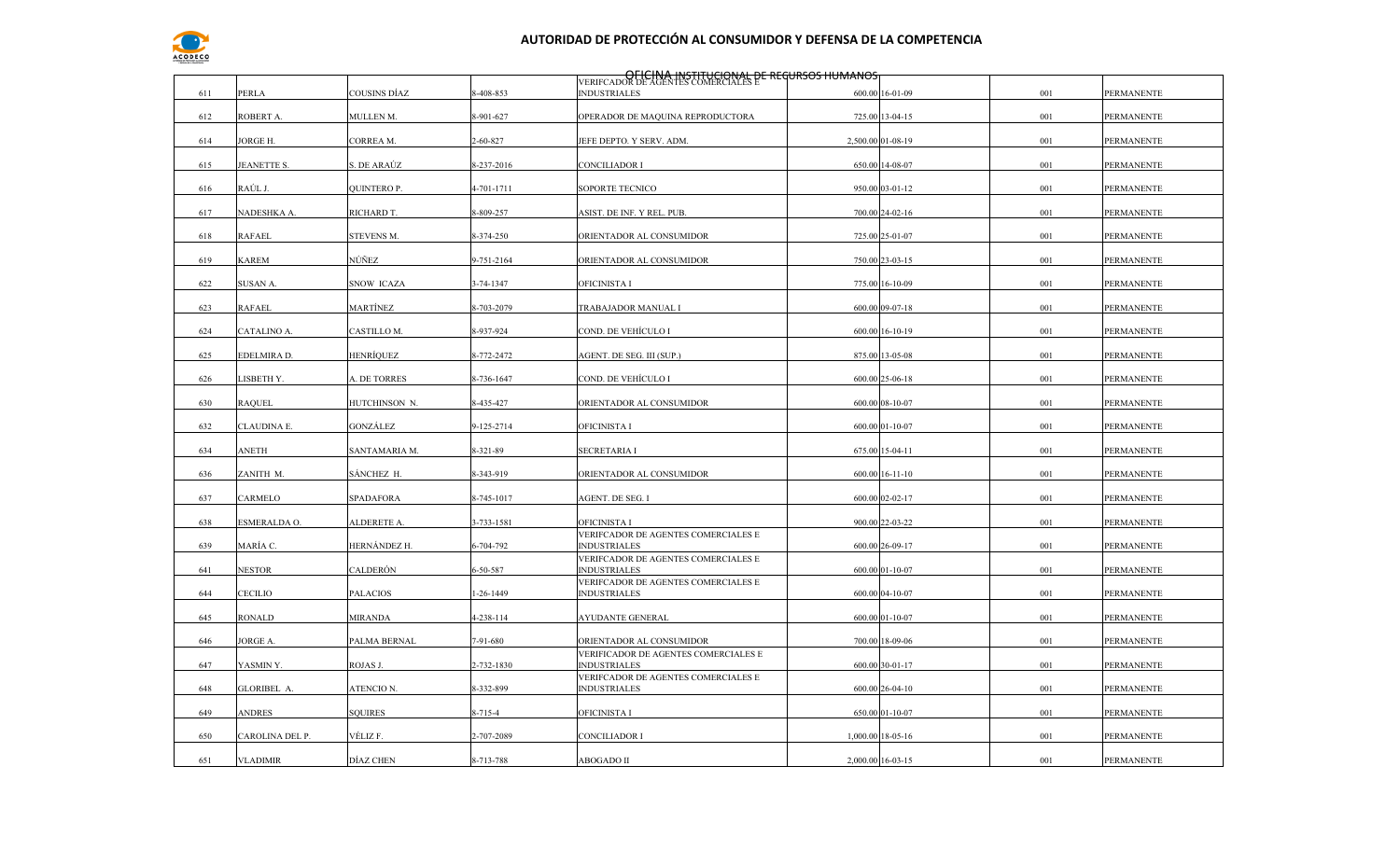

| 653 | GABRIEL A.      | PÉREZ C.               | 4-764-1329     | <del>OHCINA INSTITUCIONAL DE REGURSOS HUMANOS</del><br>ASISTENTE DE TESORERIA | 700.00 15-06-15   | 001 | PERMANENTE        |
|-----|-----------------|------------------------|----------------|-------------------------------------------------------------------------------|-------------------|-----|-------------------|
| 656 | LUIS E.         | SANDOVAL J.            | 8-740-1552     | SECRETARIO JUDICIAL I                                                         | 1,500.00 11-11-15 | 001 | <b>PERMANENTE</b> |
| 657 | JUAN C.         | <b>VARELA</b>          | 6-702-1276     | ABOGADO I                                                                     | 1,000.00 08-11-06 | 001 | PERMANENTE        |
|     |                 |                        |                |                                                                               |                   |     |                   |
| 659 | JORGE           | PERALTA                | 8-802-1163     | ADMINISTRADOR REGIONAL                                                        | 900.00 06-11-19   | 001 | PERMANENTE        |
| 660 | <b>SELINDA</b>  | <b>CACHUPI</b>         | 5-708-1975     | VERIFICADOR DE AGENTES COMERCIALES E<br><b>INDUSTRIALES</b>                   | 600.00 13-05-13   | 001 | PERMANENTE        |
| 662 | EVELYN C.       | DE LEÓN                | $8 - 221 - 36$ | ORIENTADOR AL CONSUMIDOR                                                      | 675.00 12-11-12   | 001 | PERMANENTE        |
| 665 | VIVIAN J.       | <b>GONZÁLEZ TORRES</b> | 8-303-457      | ORIENTADOR AL CONSUMIDOR                                                      | 600.00 23-04-18   | 001 | <b>PERMANENTE</b> |
| 666 | <b>REYNALDO</b> | <b>BOWEN</b>           | 8-355-924      | VERIFICADOR DE AGENTES COMERCIALES E<br><b>INDUSTRIALES</b>                   | 600.00 01-07-08   | 001 | PERMANENTE        |
| 667 | DAYANA E.       | DE LA CRUZ H.          | 8-866-1181     | VERIFICADOR DE AGENTES COMERCIALES E<br><b>INDUSTRIALES</b>                   | 600.00 07-06-11   | 001 | PERMANENTE        |
|     |                 |                        |                |                                                                               |                   |     |                   |
| 668 | LEYKA Y.        | BARRÍA DE LEÓN         | 8-768-2136     | O. AL CONSUMIDOR                                                              | 900.00 22-03-22   | 001 | PERMANENTE        |
| 669 | NERY            | S. DE MELENDEZ         | 6-68-607       | VERIFICADOR DE AGENTES COMERCIALES E<br><b>NDUSTRIALES</b>                    | 600.00 11-01-10   | 001 | PERMANENTE        |
| 670 | VALENTÍN V.     | GONZÁLEZ C.            | 8-782-2447     | VERIFICADOR DE AGENTES COMERCIALES E<br><b>INDUSTRIALES</b>                   | 875.00 04-05-21   | 001 | PERMANENTE        |
| 671 | YARA            | PALOMINO               | 5-14-1810      | VERIFICADOR DE AGENTES COMERCIALES E<br><b>INDUSTRIALES</b>                   | 600.00 20-01-10   | 001 | PERMANENTE        |
| 672 | VADID A.        | SANDOVAL M.            | 3-745-1690     | OFICINISTA I                                                                  | 800.00 23-03-21   | 001 | PERMANENTE        |
|     |                 |                        |                |                                                                               |                   |     |                   |
| 674 | GRISELDA O.     | <b>BERRY O.</b>        | 8-202-1460     | ASISTENTE ADMINISTRATIVO I                                                    | 1,500.00 16-10-19 | 001 | PERMANENTE        |
| 675 | ALEXANDER A.    | VERGARA B.             | 8-788-1525     | VERIFICADOR DE AGENTES COMERCIALES E<br><b>INDUSTRIALES</b>                   | 600.00 22-08-16   | 001 | PERMANENTE        |
| 676 | KATIA Y.        | DURÁN J.               | 3-100-750      | SECRATARIA I                                                                  | 600.00 29-01-18   | 001 | PERMANENTE        |
| 677 | JACKELINE       | CHÁVEZ R.              | 8-245-322      | OFICINISTA I                                                                  | 700.00 16-03-12   | 001 | PERMANENTE        |
| 678 | LUIS ANTONIO    | <b>AARON</b>           | 8-173-772      | AYUDANTE GENERAL                                                              | 600.00 16-04-09   | 001 | PERMANENTE        |
| 680 | ROBERTO C.      | CERRUD FRANCO          | 8-865-326      | CAPTURADOR DE DATOS                                                           | 700.00 25-04-11   | 001 | PERMANENTE        |
| 681 | ELKA DEL R.     | PINZÓN G.              | 6-57-1182      | ORIENTADOR AL CONSUMIDOR                                                      | 600.00 05-09-17   | 001 | PERMANENTE        |
| 682 | ANDRÉS A.       | PÉREZ PINEDA           | 8-752-1455     | COND. DE VEHÍCULO I                                                           | 700.00 26-04-22   | 001 | PERMANENTE        |
|     |                 |                        |                |                                                                               |                   |     |                   |
| 684 | HERMELINDA      | CAMPOS PEÑA            | 8-813-1850     | OPERADOR DE MAQUINA REPROD.                                                   | 650.00 11-11-15   | 001 | PERMANENTE        |
| 685 | <b>FLAVIEN</b>  | <b>ANCELIN</b>         | 8-766-559      | SOPORTE TÉCNICO                                                               | 600.00 18-05-15   | 001 | PERMANENTE        |
| 686 | YIRA M.         | MURILLO                | 8-427-231      | SECRETARIA I                                                                  | 600.00 01-07-08   | 001 | <b>PERMANENTE</b> |
| 688 | <b>INDIRA</b>   | R. DE MARTEZ           | 8-799-2325     | VERIFICADOR DE AGENTES COMERCIALES E<br><b>INDUSTRIALES</b>                   | 650.00 01-08-08   | 001 | PERMANENTE        |
| 689 | OMAR ABDIEL     | BATISTA V.             | 7-707-2127     | VERIFICADOR DE AGENTES COMERCIALES E<br><b>NDUSTRIALES</b>                    | 650.00 11-05-16   | 001 | PERMANENTE        |
| 690 | <b>ERASMO</b>   | GONZÁLEZ               | 9-152-735      | VERIFICADOR DE AGENTES COMERCIALES E<br><b>NDUSTRIALES</b>                    | 600.00 01-07-08   | 001 | PERMANENTE        |
|     |                 |                        |                |                                                                               |                   |     |                   |
| 691 | KARLA Y.        | VARGAS A.              | 8-454-822      | OFICINISTA I                                                                  | 900.00 01-07-08   | 001 | PERMANENTE        |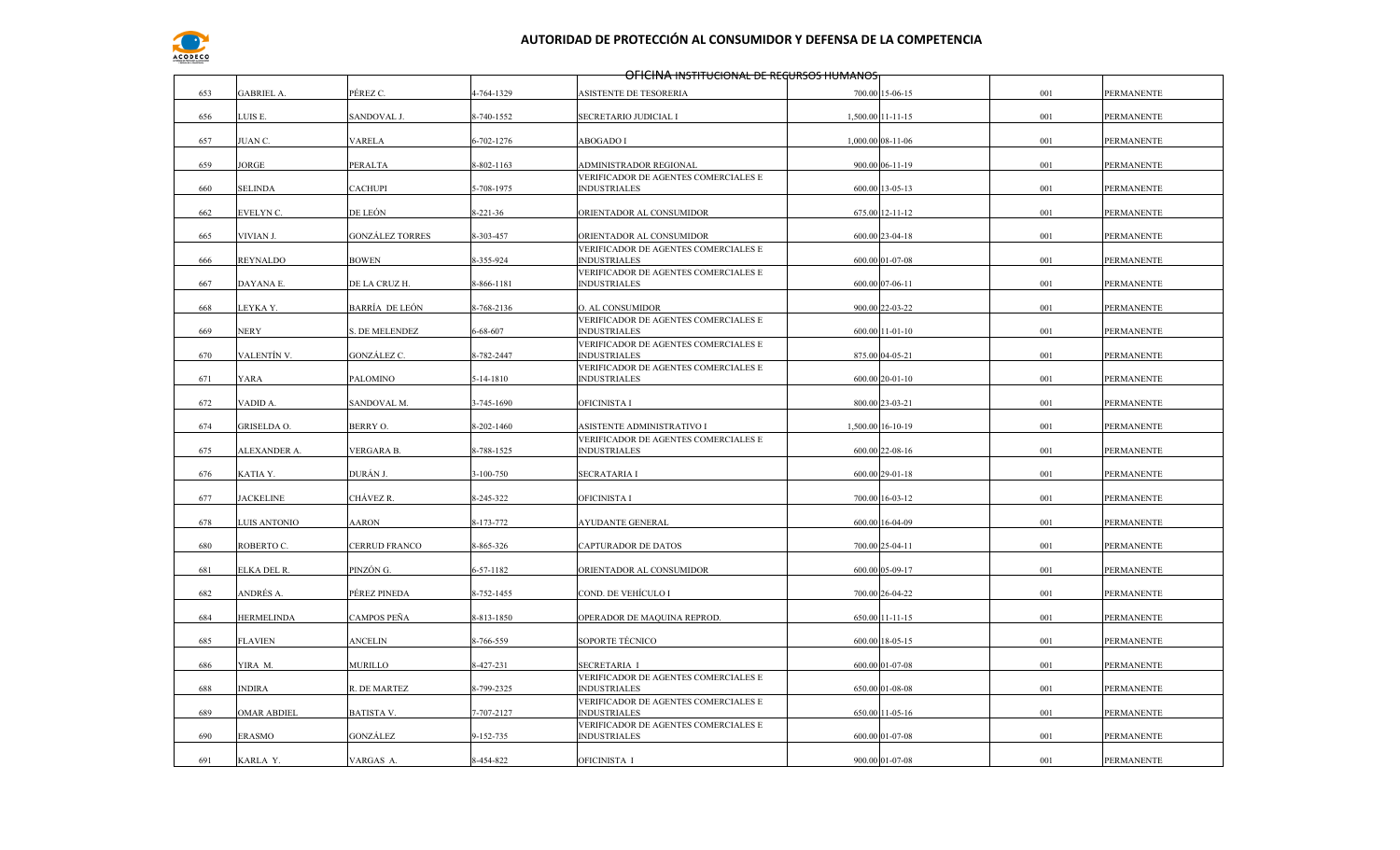

|     | <del>OHCINA INSTITUCIONAL DE REGURSOS HUMANOS<sub>I</sub></del> |                      |               |                                                             |  |                   |     |                   |
|-----|-----------------------------------------------------------------|----------------------|---------------|-------------------------------------------------------------|--|-------------------|-----|-------------------|
| 692 | LISSETTHE DEL C.                                                | RIVERA ZARCO         | 8-887-1763    | ORIENTADOR AL CONSUMIDOR                                    |  | 600.00 25-05-17   | 001 | PERMANENTE        |
| 693 | FELICIANO J.                                                    | MORCILLO E.          | 6-701-1207    | NOTIFICADOR I                                               |  | 650.00 02-07-08   | 001 | <b>PERMANENTE</b> |
| 694 | DENIS G.                                                        | RENTERIA O.          | 8-737-1108    | AGENTE DE SEGURIDAD I                                       |  | 750.00 01-07-08   | 001 | PERMANENTE        |
| 695 | ALEXANDRA                                                       | RODRÍGUEZ            | 8-830-822     | ORIENTADOR AL CONSUMIDOR                                    |  | 800.00 09-03-15   | 001 | <b>PERMANENTE</b> |
| 696 | OCTAVIO M.                                                      | YOUNG M.             | 8-751-938     | AGENTE DE SEGURIDAD I                                       |  | 600.00 28-09-15   | 001 | <b>PERMANENTE</b> |
| 697 | DAFNET Y.                                                       | GONZÁLEZ             | 7-705-511     | VERIFICADOR DE AGENTES COMERCIALES E<br><b>INDUSTRIALES</b> |  | 700.00 16-10-19   | 001 | <b>PERMANENTE</b> |
| 698 | YASURI K.                                                       | VELÁSQUEZ            | 8-809-219     | CAPTURADOR DE DATOS                                         |  | 600.00 16-01-09   | 001 | <b>PERMANENTE</b> |
| 699 | ISIS O.                                                         | <b>SÁNCHEZ REY</b>   | 8-793-2436    | CAMÁROGRAFO                                                 |  | 850.00 03-08-15   | 001 | PERMANENTE        |
| 700 | YURITZA G.                                                      | HERRERA J.           | 8-878-1168    | <b>SECRETARIA I</b>                                         |  | 800.00 02-03-20   | 001 | <b>PERMANENTE</b> |
| 701 | MOREE M.                                                        | MONTES M.            | 4-703-1179    | O. AL CONSUMIDOR                                            |  | 700.00 24-05-22   | 001 | <b>PERMANENTE</b> |
| 703 | <b>ANDRES</b>                                                   | GONZÁLEZ             | 7-74-620      | VERIFICADOR DE AGENTES COMERCIALES E<br><b>NDUSTRIALES</b>  |  | 600.00 04-07-08   | 001 | PERMANENTE        |
| 704 | MARIA                                                           | T. DE DONADO         | 8-282-538     | NOTIFICADOR I                                               |  | 600.00 03-02-14   | 001 | PERMANENTE        |
| 705 | CAROLINA                                                        | ÁLVAREZ C.           | 8-330-611     | VERIFICADOR DE AGENTES COMERCIALES E<br><b>INDUSTRIALES</b> |  | 600.00 13-06-16   | 001 | <b>PERMANENTE</b> |
| 706 | MIRIAM                                                          | <b>QUIJADA</b>       | 8-362-745     | TRABAJADOR MANUAL I                                         |  | 600.00 04-08-08   | 001 | <b>PERMANENTE</b> |
| 707 | YISEL T.                                                        | S. DE ORTEGA         | 8-765-31      | OFICINISTA I                                                |  | 600.00 04-07-16   | 001 | PERMANENTE        |
|     |                                                                 |                      |               |                                                             |  |                   |     |                   |
| 708 | <b>DANIEL</b>                                                   | TUÑON                | 8-862-879     | SUB-ADMINISTRADOR REGIONAL                                  |  | 875.00 16-04-15   | 001 | <b>PERMANENTE</b> |
| 757 | ERIC MARTÍN                                                     | IBÁÑEZ G.            | 8-343-43      | ASISTENTE ADMINISTRATIVO 1                                  |  | 750.00 25-08-15   | 001 | PERMANENTE        |
| 758 | JORGE E.                                                        | ANDRION N.           | 8-441-411     | ASISTENTE ADM. I                                            |  | 733.00 24-02-22   | 001 | <b>PERMANENTE</b> |
| 760 | <b>BRENDA</b>                                                   | A. DE CABALLERO      | 8-280-116     | JEFE DE ARCHIVO I                                           |  | 1,600.00 13-07-09 | 001 | <b>PERMANENTE</b> |
| 765 | MELVA A.                                                        | <b>ESTRADA SUCRE</b> | 8-417-738     | ASISTENTE ADMINISTRATIVO I                                  |  | 3,400.00 02-07-19 | 001 | <b>PERMANENTE</b> |
| 766 | GISELA DEL C.                                                   | GONZÁLEZ             | 2-102-1223    | ASISTENETE ADMINISTRATIVO I                                 |  | 1,200.00 23-03-15 | 001 | PERMANENTE        |
| 777 | MARITZEL DEL C.                                                 | VÁSQUEZ V.           | 8-495-108     | ASISTENTE ADMINISTRATIVO I                                  |  | 1,500.00 27-06-75 | 001 | <b>PERMANENTE</b> |
| 778 | ALEXANDER N.                                                    | VÁSQUEZ M.           | 8-833-914     | JEFE DE ALMACÉN                                             |  | 1,500.00 16-10-19 | 001 | PERMANENTE        |
| 781 | ANA                                                             | ESPINO               | 7-119-444     | ASIST. ADM. I                                               |  | 1,500.00 01-03-05 | 001 | PERMANENTE        |
| 784 | <b>FRANCISCO</b>                                                | <b>QUINTERO</b>      | 8-764-2034    | ASISTENTE ADMINISTRATIVO I                                  |  | 1,100.00 18-05-15 | 001 | <b>PERMANENTE</b> |
| 788 | <b>JERONIMO</b>                                                 | RÁMIREZ              | 8-401-814     | ORIENTADOR AL CONSUMIDOR                                    |  | 1,600.00 01-10-14 | 001 | <b>PERMANENTE</b> |
| 792 | <b>NAZARETH</b>                                                 | <b>DOMÍNGUEZ</b>     | $9 - 733 - 4$ | ASISTENTE ADMINISTRATIVO II                                 |  | 1,200.00 27-04-15 | 001 | <b>PERMANENTE</b> |
| 794 | RUFINA                                                          | DELGADO              | 8-267-904     | ASIST. ADM. I                                               |  | 1,000.00 08-05-00 | 001 | PERMANENTE        |
| 798 | CARMELA I.                                                      | <b>JIMÉNEZ RUÍZ</b>  | 8-430-212     | JEFE DE COMPRAS Y PROV.                                     |  | 2.000.00 15-06-15 | 001 | PERMANENTE        |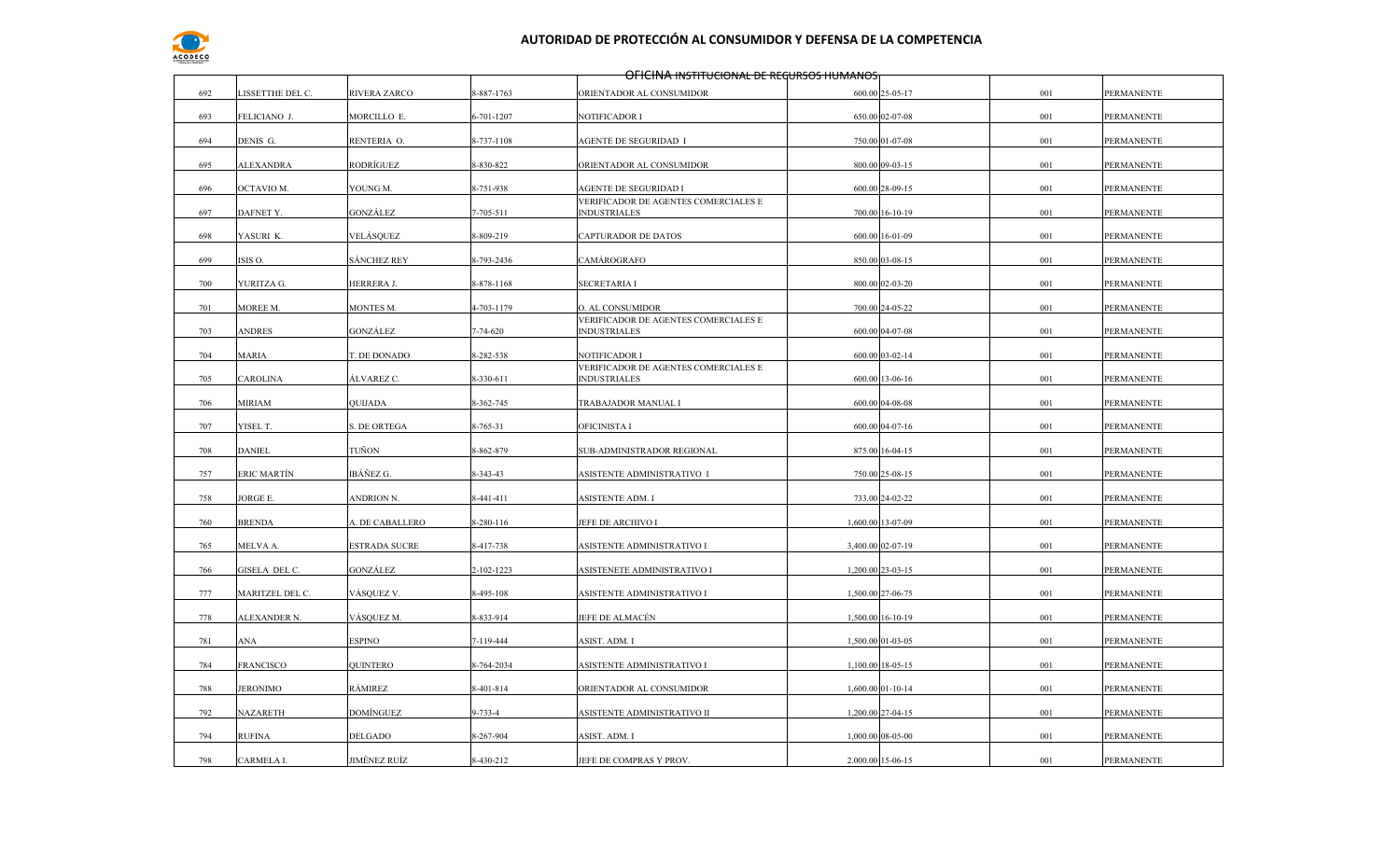

|     | OFICINA INSTITUCIONAL DE REGURSOS HUMANOS |                      |            |                                                             |  |                   |         |                   |  |
|-----|-------------------------------------------|----------------------|------------|-------------------------------------------------------------|--|-------------------|---------|-------------------|--|
| 801 | AYDELETH M.                               | RUÍZ H.              | 3-745-165  | SUB-ADM. REG.                                               |  | 600.00 15-06-18   | 001     | PERMANENTE        |  |
| 802 | MIGDALIA A.                               | TRELLES G.           | 8-226-423  | ADMINISTRADOR REGIONAL                                      |  | 1,200.00 18-04-16 | 001     | PERMANENTE        |  |
| 804 | ELIDA K.                                  | <b>BARRIOS P.</b>    | 6-720-1248 | SUB-ADMINISTRADOR REGIONAL                                  |  | 800.00 03-04-21   | 001     | PERMANENTE        |  |
| 805 | DIANA E.                                  | S. DE VALLEJOS       | 8-305-592  | SUB-ADM. REGIONAL                                           |  | 900.00 20-11-17   | 001     | PERMANENTE        |  |
| 807 | LUZ MARIA                                 | RODRÍGUEZ            | 3-91-793   | SUB- ADMINISTRADOR REGIONAL                                 |  | 800.00 31-03-10   | 001     | PERMANENTE        |  |
| 808 | SOLIMAR S.                                | FERNÁNDEZ C.         | 8-816-382  | ADM. REGIONAL                                               |  | 800.00 19-12-87   | 001     | PERMANENTE        |  |
| 809 | NUMIDIA L.                                | SANDOVAL R.          | 7-101-768  | SUB- ADMINISTRADOR REGIONAL                                 |  | 800.00 01-10-15   | 001     | PERMANENTE        |  |
| 810 | <b>JULIA</b>                              | <b>CHERRY</b>        | 8-716-719  | ADMINISTRADOR REGIONAL                                      |  | 1,000.00 31-03-15 | 001     | PERMANENTE        |  |
| 811 | MARCOS A.                                 | DÍAZ Y.              | 7-91-446   | SUB- ADMINISTRADOR REGIONAL                                 |  | 800.00 17-03-14   | 001     | PERMANENTE        |  |
| 813 | IVÁN A.                                   | <b>SMITH</b>         | 8-852-1393 | VERIFICADOR DE AGENTES COMERCIALES E<br><b>INDUSTRIALES</b> |  | 900.00 03-09-20   | 001     | PERMANENTE        |  |
| 814 | LUIS B.                                   | BELTRÁN M.           | 9-123-276  | SUB- ADMINISTRADOR REGIONAL                                 |  | 800.00 16-10-19   | 001     | PERMANENTE        |  |
| 822 | ALBERTO E                                 | CASTRELLON           | 8-366-145  | ASISTENTE ADMINISTRATIVO I                                  |  | 800.00 16-06-10   | 001     | PERMANENTE        |  |
| 835 | LUIS C.                                   | GONZÁLEZ             | 4-727-1652 | ASISTENTE ADMINISTARTIVO II                                 |  | 1,100.00 23-02-15 | 001     | PERMANENTE        |  |
| 839 | ROSENDO                                   | MOLINA CH.           | -713-1390  | ASIST. DE TESORERÍA                                         |  | 600.00 16-10-19   | 001     | PERMANENTE        |  |
| 851 | HÉCTOR                                    | AGUILA               | 4-272-139  | ASISTENTE EJECUTIVO I                                       |  | 2,000.00 18-05-15 | 001     | PERMANENTE        |  |
| 853 | ANICK P.                                  | <b>BARRIOS</b>       | PE-8-2039  | ASIST. EJEC. DEL DESPACHO                                   |  | 2,800.00 01-10-19 | 001     | PERMANENTE        |  |
| 855 | EDUARDO A.                                | KIVERS M.            | 8-225-902  | ASISTENTE ADMINISTRATIVO 1                                  |  | 950.00 01-09-10   | 001     | PERMANENTE        |  |
| 858 | ELVIS A.                                  | SALAZAR C.           | 8-357-62   | SUB- ADMINISTRADOR REGIONAL                                 |  | 800.00 10-08-15   | 001     | PERMANENTE        |  |
| 866 | JONATHAN                                  | ADAMES               | 8-817-2232 | ASISTENTE ADMINISTRATIVO II                                 |  | 1,250.00 03-01-14 | 001     | PERMANENTE        |  |
| 868 | BOSCO J.                                  | VILLARREAL R.        | 6-710-514  | ASISTENTE ADMINISTRATIVO II                                 |  | 1,000.00 20-10-15 | 001     | PERMANENTE        |  |
| 869 | VÍCTOR I.                                 | SHAILER H.           | 7-70-2489  | ADM. REGIONAL                                               |  | 1,500.00 21-10-19 | 001     | PERMANENTE        |  |
| 870 | MARIELA E.                                | DELGADO G.           | 8-741-1588 | ASISTENTE EJEC. I                                           |  | 1,800.00 16-01-17 | $001\,$ | PERMANENTE        |  |
| 880 | <b>IDALMIS A.</b>                         | N. DE CASTILLO       | 2-121-210  | JEFE DE DEPTO. VERIFICACIÓN                                 |  | 1,300.00 21-10-19 | 001     | PERMANENTE        |  |
| 890 | LURIS Y.                                  | <b>BUSTAMANTE R.</b> | 8-839-859  | ASISTENTE ADMINISTRATIVO I                                  |  | 900.00 02-03-20   | 001     | PERMANENTE        |  |
| 892 | SORAYA                                    | AVILA                | 3-240-905  | ASISTENTE ADMINISTRATIVO I                                  |  | 1,000.00 05-03-13 | 001     | PERMANENTE        |  |
| 893 | <b>GABRIEL</b>                            | RODRÍGUEZ M.         | 8-495-25   |                                                             |  |                   | 001     |                   |  |
|     |                                           |                      |            | ASISTENTE DE AUDITORIA                                      |  | 1,000.00 11-01-22 |         | PERMANENTE        |  |
| 896 | <b>SERAFINA</b>                           | PINTO MARÍN          | 6-57-2012  | ADMINISTRADOR REGIONAL                                      |  | 1,500.00 22-10-19 | 001     | PERMANENTE        |  |
| 904 | IRIS C.                                   | DE WARD              | 3-529-828  | ORIENTADOR AL CONSUMIDOR                                    |  | 1,000.00 30-11-09 | 001     | PERMANENTE        |  |
| 905 | SUSANA A.                                 | RODRÍGUEZ D.         | 2-151-99   | OFICNISTA I                                                 |  | 600.00 11-11-15   | 001     | <b>PERMANENTE</b> |  |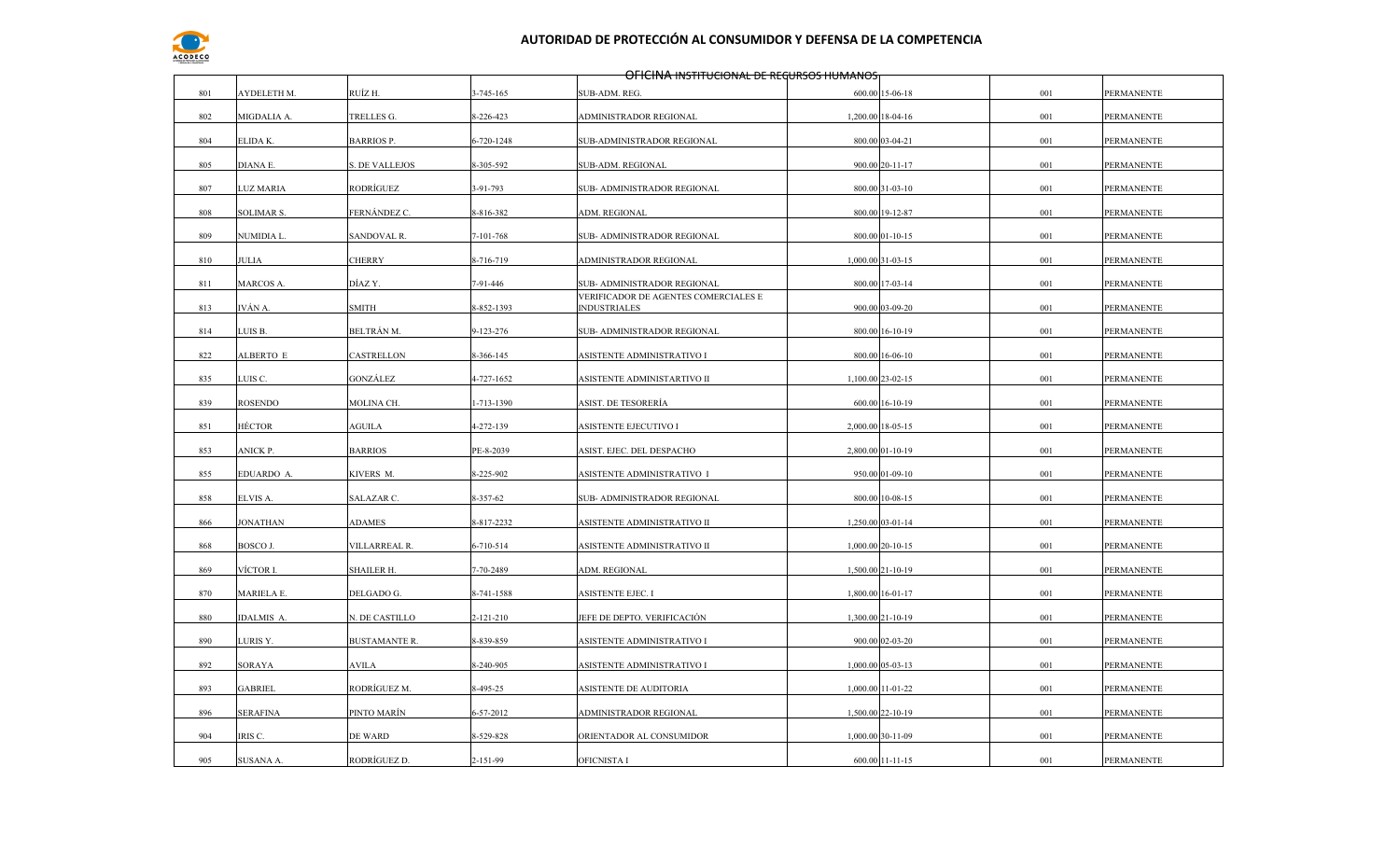

|     | OFICINA INSTITUCIONAL DE REGURSOS HUMANOS |                     |                 |                                                             |  |                   |     |            |  |
|-----|-------------------------------------------|---------------------|-----------------|-------------------------------------------------------------|--|-------------------|-----|------------|--|
| 906 | CARLOS                                    | MORALES DE LEÓN     | 8-843-1850      | CONCILIADOR I                                               |  | 700.00 01-03-22   | 001 | PERMANENTE |  |
| 907 | JOSCELYN I.                               | MORA SALDAÑA        | 4-744-1619      | ADM. DE REDES                                               |  | 1,200.00 16-07-18 | 001 | PERMANENTE |  |
| 908 | VIELKA J.                                 | DUDLEY C.           | 8-322-657       | JEFE DE SERVICIOS ADM                                       |  | 1,200.00 27-06-16 | 001 | PERMANENTE |  |
| 910 | CARLOS E.                                 | ESPINOSA VILLARREAL | 4-189-43        | ABOGADO II                                                  |  | 1,000.00 01-04-19 | 001 | PERMANENTE |  |
| 911 | <b>LILIBETH E.</b>                        | RAMOS V.            | 2-146-35        | ADMINISTRADOR REGIONAL                                      |  | 1,500.00 16-10-19 | 001 | PERMANENTE |  |
| 912 | <b>JADSIEL</b>                            | GARCÉS DÍAZ         | 3-717-1674      | DISEÑADOR GRÁFICO                                           |  | 1,000.00 01-02-16 | 001 | PERMANENTE |  |
| 913 | ANA S.                                    | FOSTER V.           | 8-954-1822      | <b>COTIZADOR DE PRECIOS I</b>                               |  | 800.00 16-10-19   | 001 | PERMANENTE |  |
| 914 | <b>BALBINA</b>                            | SÁENZ               | 8-760-1582      | <b>AYUDANTE GENERAL</b>                                     |  | 750.00 16-04-15   | 001 | PERMANENTE |  |
| 916 | VALERY E.                                 | SÁNCHEZ DE LA CRUZ  | 8-988-1737      | OFICINISTA I                                                |  | 775.00 19-01-22   | 001 | PERMANENTE |  |
| 917 | JAVIER F.                                 | <b>BARNETT B.</b>   | 8-239-766       | ASIST. ADM. I                                               |  | 1,000.00 09-04-18 | 001 | PERMANENTE |  |
| 918 | KARLA G.                                  | DA SILVA            | 8-845-2351      | ADM. REGIONAL                                               |  | 1,200.00 03-09-20 | 001 | PERMANENTE |  |
| 919 | MILENA                                    | HERRERA DE SAMUDIO  | 4-223-221       | <b>SECRETARIA I</b>                                         |  | 700.00 29-07-13   | 001 | PERMANENTE |  |
| 920 | ARIADNA                                   | <b>SMITH</b>        | 8-796-2235      | ASISTENTE DE ABOGADO I                                      |  | 1,000.00 19-07-10 | 001 | PERMANENTE |  |
| 921 | KARLEEN R.                                | KANT G.             | 4-756-924       | ASISTENTE ADMINISTRATIVO I                                  |  | 800.00 10-07-17   | 001 | PERMANENTE |  |
| 922 | RAMÓN                                     | PALACIO Q.          | $-716 - 1188$   | ADMINISTRADOR REGIONAL                                      |  | 1,500.00 22-10-19 | 001 | PERMANENTE |  |
| 923 | ROBERTO R.                                | VANHORNW.           | $1 - 18 - 2206$ | CONDUCTOR DE VEH. I                                         |  | 700.00 27-04-22   | 001 | PERMANENTE |  |
| 925 | KATHERINE V.                              | MOJICA DE GRACIA    | 9-723-584       | TÉCNICO DE NORMAS Y METROLOGÍA                              |  | 1,500.00 21-02-22 | 001 | PERMANENTE |  |
|     |                                           |                     |                 |                                                             |  |                   |     |            |  |
| 926 | REGINO                                    | <b>GRAJALES</b>     | 8-257-766       | ABOGADO II                                                  |  | 1,500.00 23-09-13 | 001 | PERMANENTE |  |
| 927 | MARYLIN E.                                | JARAMILLO C.        | 8-864-1851      | ABOGADO II                                                  |  | 1,000.00 17-04-17 | 001 | PERMANENTE |  |
| 928 | KATHIA G.                                 | CARR J.             | 8-443-341       | ABOGADO II                                                  |  | 1,500.00 05-04-17 | 001 | PERMANENTE |  |
| 929 | LUIS E.                                   | MARTÍNEZ C.         | 8-332-175       | ABOGADO II                                                  |  | 2,000.00 16-10-19 | 001 | PERMANENTE |  |
| 930 | <b>WANDA</b>                              | M. DE JAÉN          | 8-749-2428      | ADMINISTRADOR REGIONAL                                      |  | 1,500.00 16-10-19 | 001 | PERMANENTE |  |
| 931 | LUIS DE LOS ANGELES                       | AROSEMENA B.        | 8-721-2025      | ABOGADO II                                                  |  | 2,000.00 18-02-13 | 001 | PERMANENTE |  |
| 932 | EDWIN                                     | DA SILVA            | 3-366-131       | ABOGADO II                                                  |  | 1,600.00 28-10-13 | 001 | PERMANENTE |  |
| 934 | <b>JUAN CARLOS</b>                        | GONZÁLEZ            | 8-797-939       | ABOGADO II                                                  |  | 2,500.00 30-03-15 | 001 | PERMANENTE |  |
| 939 | YURIEL                                    | <b>POVEDA</b>       | 5-707-1597      | VERIFICADOR DE AGENTES COMERCIALES E<br><b>INDUSTRIALES</b> |  | 600.00 19-04-10   | 001 | PERMANENTE |  |
| 940 | <b>BETSAIDA</b>                           | FRÍAS               | 7-704-73        | VERIFICADOR DE AGENTES COMERCIALES E<br><b>INDUSTRIALES</b> |  | 600.00 02-09-13   | 001 | PERMANENTE |  |
| 941 | <b>ELIZABETH</b>                          | <b>OUTTEN</b>       | 1-244-382       | VERIFICADOR DE AGENTES COMERCIALES E<br><b>INDUSTRIALES</b> |  | 600.00 28-10-13   | 001 | PERMANENTE |  |
| 943 | CORINA                                    | <b>CLARKE</b>       | 8-718-812       | VERIFICADOR DE AGENTES COMERCIALES E<br><b>INDUSTRIALES</b> |  | 600.00 04-12-13   | 001 |            |  |
|     |                                           |                     |                 |                                                             |  |                   |     | PERMANENTE |  |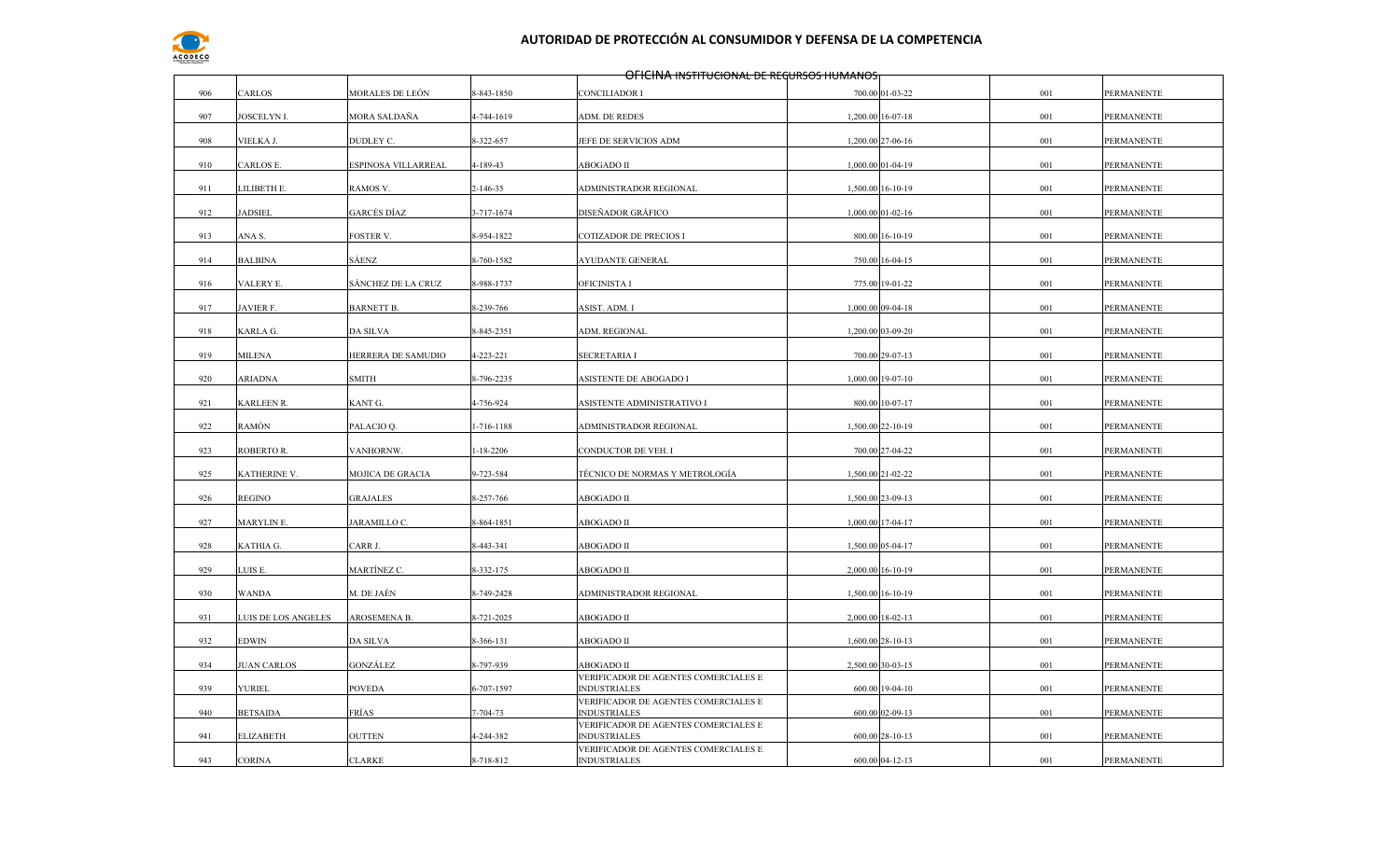

| 944 | <b>JONATHAN S.</b> | ATENCIO D.         | 4-746-1984 | <b>INDUSTRIALES</b>                                                | 600.00 09-04-12   | 001 | <b>PERMANENTE</b> |
|-----|--------------------|--------------------|------------|--------------------------------------------------------------------|-------------------|-----|-------------------|
| 945 | ADOLFO I.          | HERRERA M.         | 6-705-1754 | <b>ADMINISTRADOR REGIONAL</b>                                      | 1.500.00 22-10-19 | 001 | <b>PERMANENTE</b> |
| 951 | <b>JAVIER</b>      | <b>SÁNCHIZ</b>     | 8-782-877  | ASISTENTE ADMINISTRATIVO I                                         | 1,800.00 27-10-14 | 001 | <b>PERMANENTE</b> |
| 956 | PATRICIA C.        | KNAAK V.           | N-19-1535  | ASISTENTE ADMINISTRATIVO I                                         | 1.400.00 05-01-16 | 001 | <b>PERMANENTE</b> |
| 957 | SEBASTÍAN A        | CÁRDENAS C.        | 8-897-2429 | ASISTENTE ADMINISTRATIVO I                                         | 900.00 27-05-19   | 001 | <b>PERMANENTE</b> |
| 958 | MARÍA I.           | SÁNCHEZ            | 6-79-98    | VERIFICADOR DE AGENTES COMERCIALES E<br><b>INDUSTRIALES</b>        | 700.00 16-02-95   | 001 | <b>PERMANENTE</b> |
| 960 | LUZMILA            | <b>B. DE TROYA</b> | 8-512-146  | ASISTENTE ADMINISTRATIVO I                                         | 800.00 16-10-19   | 001 | <b>PERMANENTE</b> |
| 961 | <b>MARISOL L</b>   | PÉREZ B.           | 8-251-134  | ASIST. ADM. I                                                      | 800.00 17-01-17   | 001 | <b>PERMANENTE</b> |
| 963 | <b>NORMANL.</b>    | ARAÚZ P.           | 8-905-936  | <b>VERIFICADOR DE AGENTES COMERCIALES E</b><br><b>INDUSTRIALES</b> | 600.00 02-03-17   | 001 | <b>PERMANENTE</b> |
| 964 | YIRIAN M.          | ARAÚZ              | 4-741-1326 | <b>VERIFICADOR DE AGENTES COMERCIALES E</b><br><b>INDUSTRIALES</b> | 600.00 15-05-18   | 001 | <b>PERMANENTE</b> |
| 965 | CARLOS A.          | VARCA P.           | 8-811-1136 | <b>VERIFICADOR DE AGENTES COMERCIALES E</b><br><b>INDUSTRIALES</b> | 900.00 31-03-21   | 001 | <b>PERMANENTE</b> |
| 967 | <b>JUAN CARLOS</b> | CHACON C.          | 1-707-2317 | <b>VERIFICADOR DE AGENTES COMERCIALES E</b><br><b>INDUSTRIALES</b> | 600.00 21-03-17   | 001 | <b>PERMANENTE</b> |
| 968 | <b>SERGIO</b>      | NUÑEZ P.           | 6-58-2190  | VERIFICADOR DE AGENTES COMERCIALES E<br><b>INDUSTRIALES</b>        | 600.00 02-05-17   | 001 | <b>PERMANENTE</b> |